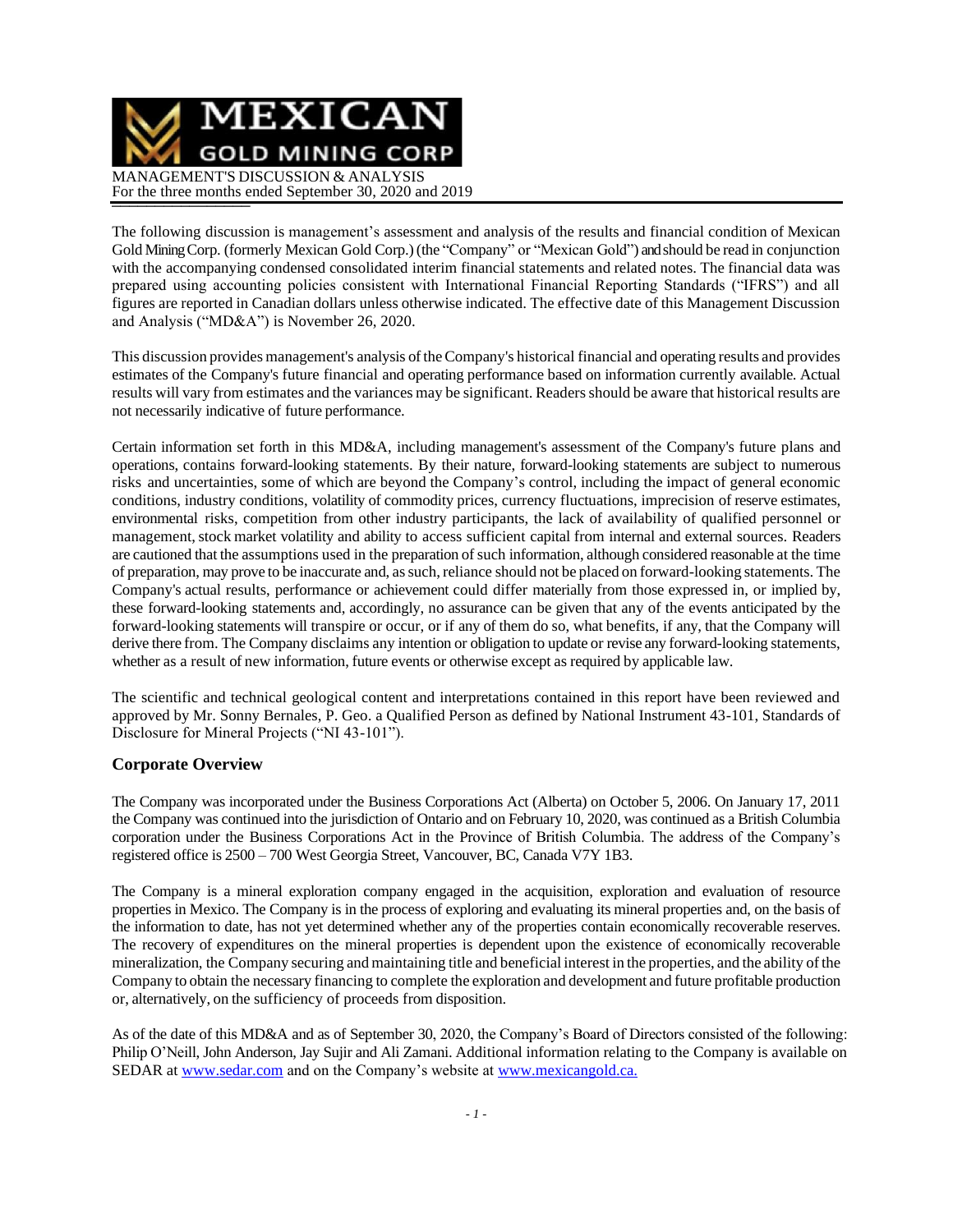

## **Operational Highlights**

#### **Exploration Program**

On September 27, 2019, the Company announced it would embark on an exploration and drilling program to explore prospective targets at the Las Minas Project. Drilling commenced in mid-October 2019 and was completed in mid-December 2019. The objectives of the diamond drilling program included: the extension of the Cinco Senores zone, infill drilling at El Dorado ("ED"), the testing of a large, blind geophysical anomaly north of the Cinco Senores area ("TEM Anomaly"), and initial drill testing of the Pueblo Nuevo prospect.

On October 10, 2019, the Company announced an updated NI 43-101 resources estimate for the Las Minas project. The resource estimate was prepared by Mine Development Associates ("MDA") of Reno, Nevada, USA. Highlights from the updated resource estimate are:

- The Las Minas project hosts 645,000 ounces of gold equivalent ("AuEq") at an average grade of 3.674 g AuEq/t, in the Indicated category – see table below.
- The Las Minas project hosts 217,000 ounces of AuEq at an average grade of 2.679 g AuEq/t, in the Inferred category – see table below.
- MDA prepared the Las Minas resource estimate based on potential exploitation by underground mining methods and deemed 1.5 g AuEq/t to be the appropriate cut-off grade for the resource. The resource is no longer being analyzed from an open-pit perspective

The updated resource estimate incorporates the new and higher-grade mineralization discovered in the El Dorado ("ED") Dike Contact ("DC") zone as well as additional tonnage delineated by step-out drilling at the El Dorado and Santa Cruz zones.

The resource estimate was developed using a newer and more refined geological and mineral domain model. MDA chose a cut-off grade based on a potential underground operation.

| Class     | <b>Tonnes</b> | $g \text{Au/t}$ | oz Au   | $g$ Ag/t | oz Ag    | $\frac{0}{0}$<br>Cu | lbs Cu      | $g$ AuEq/t | Oz<br>AuEg |
|-----------|---------------|-----------------|---------|----------|----------|---------------------|-------------|------------|------------|
|           |               |                 |         |          |          |                     |             |            |            |
| Indicated | 5.457,000     | 1.782           | 313,000 | 6.5      | .148.000 | . 250               | 150.319.000 | 3.674      | 645,000    |
| Inferred  | 2,514,000     | 1.252           | 101.000 | 5.5      | 446.000  | 0.938               | 51,965,000  | 2.679      | 217,000    |

#### **Las Minas Total Reported Mineral Resources** (cutoff grade of 1.5g AuEq/t)

Note: rounding may cause apparent inconsistencies

CIM Definition Standards were followed for mineral resource estimates. The Las Minas mineral resource estimates were prepared by Mine Development Associates of Reno, Nevada under the supervision of Paul Tietz. Mr. Tietz is a Qualified Person and is independent of the Company as defined by NI 43-101. Mr. Tietz has reviewed and verified the Mineral Resource information in the Company's press release dated October 10, 2019.

The effective date of the mineral resource is September 12, 2019.

The stated resources are fully diluted to 3 m cubed blocks and are tabulated on a AuEq cutoff grade of 1.5 g AuEq/t.

Using the individual metal grades of each block, the AuEq grade is calculated using the following formula:

AuEq/t = g Au/t + (0.0123077  $*$  g Ag/t) + (1.4492753  $*$  %Cu)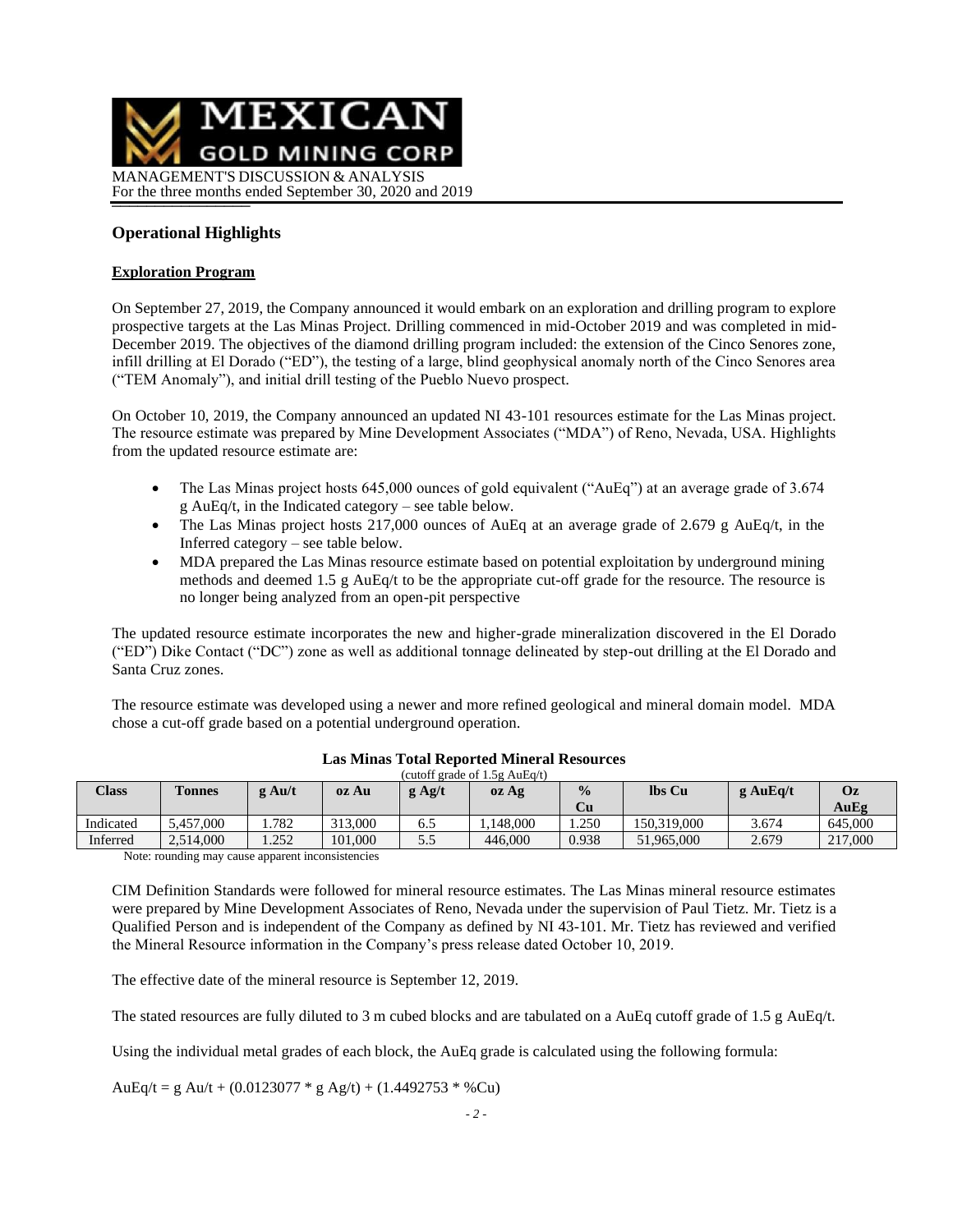

This formula is based on prices of US\$1,300.00 per ounce gold, US\$16.00 per ounce silver, and USD \$2.75 per pound copper. Metal recoveries were not included in the equivalency calculation since the metallurgical studies completed to-date indicate just a minor recovery difference. It is reasonably expected that the majority of Inferred mineral resources could be upgraded to the Indicated classification with continued exploration.

On January 21, 2020, the Company provided an update and results from the exploration and drilling announced on September 27, 2019, with the following highlights:

- Discovery of a new, high-grade gold occurrence in a previously unexplored area near the Cinco Senores prospect grading 21.37 g/t Au over 2m and 8.94 g/t Au within the entire 5.2m altered zone.
- Infill drilling at El Dorado returned 2.61 g/t AuEq over 23.0m in hole LM-19-JB-26 and 2.77 g/t AuEq over 6.0m in hole LM-19-JB-27.

| <b>Hole ID</b> | From<br>(m) | To(m) | Length<br>(m) | AuEq<br>g/t | Au $g/t$ | Cu<br>$\frac{0}{0}$ | <b>Est. True</b><br>Width $(m)$ | <b>Azimuth</b> | Dip   |
|----------------|-------------|-------|---------------|-------------|----------|---------------------|---------------------------------|----------------|-------|
| LM-19-JB-26    | 48          | 71    | 23            | 2.61        | 0.95     | 1.30                | 19.5                            | 30             | $-45$ |
| $LM-19-JB-27$  | 83.6        | 89.6  | 6             | 2.77        | 1.36     | 1.08                | 6                               | $\overline{0}$ | $-90$ |
| $LM-19-CS-13$  | 123.3       | 128.5 | 5.2           | N/A         | 8.94     | N/A                 | N/A                             | 300            | $-72$ |
| including      | 123.3       | 125.3 | 2             | N/A         | 21.37    | N/A                 | N/A                             |                |       |
| $LM-19-PN-01$  | 66.6        | 67.3  | 0.7           | N/A         | 3.23     | N/A                 | 0.4                             | 285            | $-45$ |
| $LM-19-PN-04$  | 110         | 110.9 | 0.9           | N/A         | 2.69     | N/A                 | 0.45                            | 278            | $-45$ |
| $LM-19-PN-06$  | 18.2        | 20.1  | 1.9           | N/A         | 2.71     | N/A                 | 0.95                            | 350            | $-45$ |

Holes LM-19-JB-28, LM-19-LM-03, LM-19-CS-14, LM-19-CS-15, LM-19-PN-02 LM-19-PN-03, and LM-19-PN-05 returned no significant assays.

The AuEq grade was calculated using the following formula: g AuEq/t = g Au/t + (0.012 x g Ag/t) + (1.25 x %Cu)

This formula is based on prices of US\$1,500.00 per ounce gold, US\$18.00 per ounce silver, and US\$2.75 per pound copper. Metal recoveries were not included in the equivalency calculation since the metallurgical studies completed to date indicate a recovery of 89 per cent for gold, 84 per cent for silver and 95 per cent for copper.

The western area of Cinco Senores is entirely overburden covered. Hole LM-19-CS-14 cut mostly intrusive rock with weak to moderate skarn suggesting the hole appears to be within a dike. Hole LM-19-CS-15 began in strong endoskarn which weakened downhole, but carried anomalous gold, silver, and copper values, suggesting the hole was drilled into a dike and away from the mineralized exoskarn known to exist to the north-east.

At El Dorado, wide hole spacing in certain pockets of the known resource presented an opportunity to add ounces to the resource by way of additional drilling to bridge the statistical correlation. The Company had identified three pockets that needed one drill hole each in order to potentially add mineralization at El Dorado.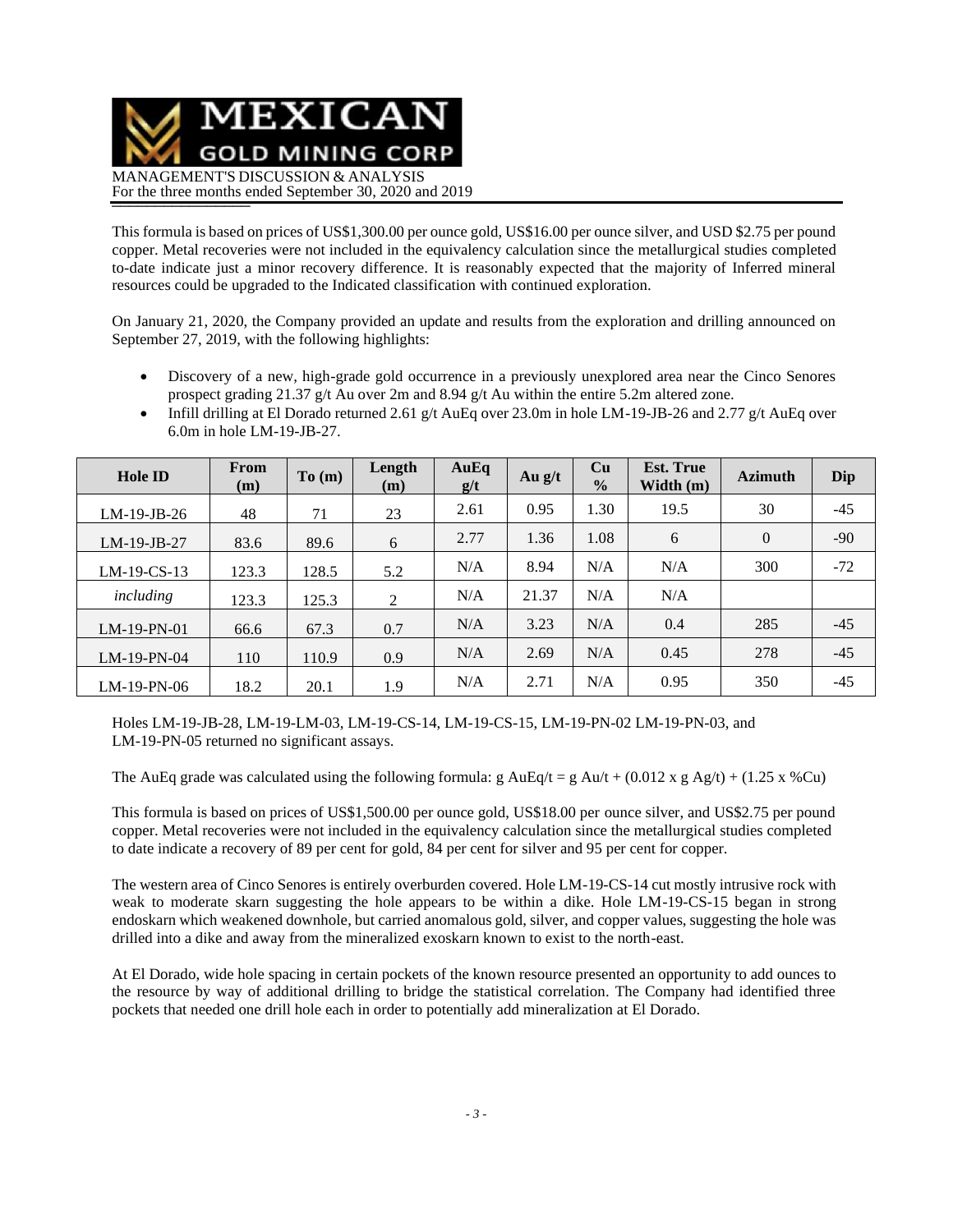

Two holes, LM-19-JB-26 and LM-19-JB-27, were drilled in the most sparsely sampled portion of the El Dorado zone, which coincided with a limited, relatively weak portion of the resource area. The 2019 holes provided much stronger results than the surrounding holes, providing additional tonnage and showing that there are no consistent zones of weakness within the El Dorado deposit. A third hole (LM-19-JB-28), which targeted an undrilled area of the Dike Contact zone, never penetrated the contact, remaining in contact-related endoskarn with moderate mineralization.

At the TEM Anomaly, hole LM-19-CS-13 tested the southern area of the TEM anomaly. The hole was collared where the El Dorado sill contact was known to have been eroded, suggesting that the TEM anomaly could point to mineralization under the sill. The hole remained in intrusive rock for its entire length. A very strong 21.37 g/t gold intersection at 123.5m is related to quartz veining and silicification with massive magnetite and pyrite veinlets. This mineralization occurs stratigraphically below the El Dorado zone level and contains negligible silver and copper. It may be remobilized from skarn at depth or it may be an analogue of the Pueblo Nuevo gold vein occurrences. Hole LM-19-LM-03 tested the northern portion of the TEM anomaly where the El Dorado zone contact is known to lie at ~200m depth. Below 70m of overburden, the hole cut >100m of endoskarn (and minor dikes) with anomalous gold, silver, and copper values, as is invariably encountered proximal to the mineralized exoskarn in the nearby resource and related prospects. As it is virtually impossible for endoskarn to exist apart from exoskarn, the hole is interpreted to be following the contact of a sub-vertical dike with potentially mineralized exoskarn across the contact.

At Puebloe Nuevo, the first drilling in the long history of mining on concession tested 2 areas: Tamiahua and Dos Rios both of which have extensive historic mining featuring high gold values, coincident with strong topographic lineaments suggesting the presence of cross structure. Although drilling encountered several gold-bearing veins, the vein intersections lacked the high gold grades and the concentrations of base-metal sulphides that had been sampled extensively on surface.

On April 1, 2020, the Mexican federal government mandated that all non-essential businesses, including mining, temporarily suspend operations due to the COVID-19 virus.

On May 25, 2020, the Company announced that upon COVID-19 direction from the Mexican federal government and the state of Veracruz, and through consultations with the municipality of Las Minas, it would commence operations at the Las Minas project in July of 2020 with the goal of having all the inputs for a preliminary economic assessment study ("PEA"). The work would include a 3000-metre drill program, resource expansion drilling at El Dorado and Santa Cruz, upgrading of inferred resource tonnage to the indicated tonnage category, a comprehensive metallurgical study, an environmental baseline study, a LiDAR survey, and exploration drilling to follow-up the new gold discovery at the Cinco Senores target and first-pass drilling at the Changarro target.

On June 9, 2020, the Company announced the commencement of field work at Las Minas. With permission from the Municipality of Las Minas, Consultoria y Tecnologia Ambiental ("CTA") began an environmental baseline study at the Las Minas project for inclusion in Mexican Gold's preliminary economic assessment study. Further, the Company announced it engaged Kluane Drilling ("KDL") to commence a +3,000-metre drill program at Las Minas in early July.

On July 7, 2020, Mexican Gold announced the commencement of drilling at las Minas with an increased 10,000 metre program to test all targets at las Minas. The Company further announced that Consultoria y Tecnologia Ambiental completed the fieldwork portion for the environmental baseline study at the Las Minas project.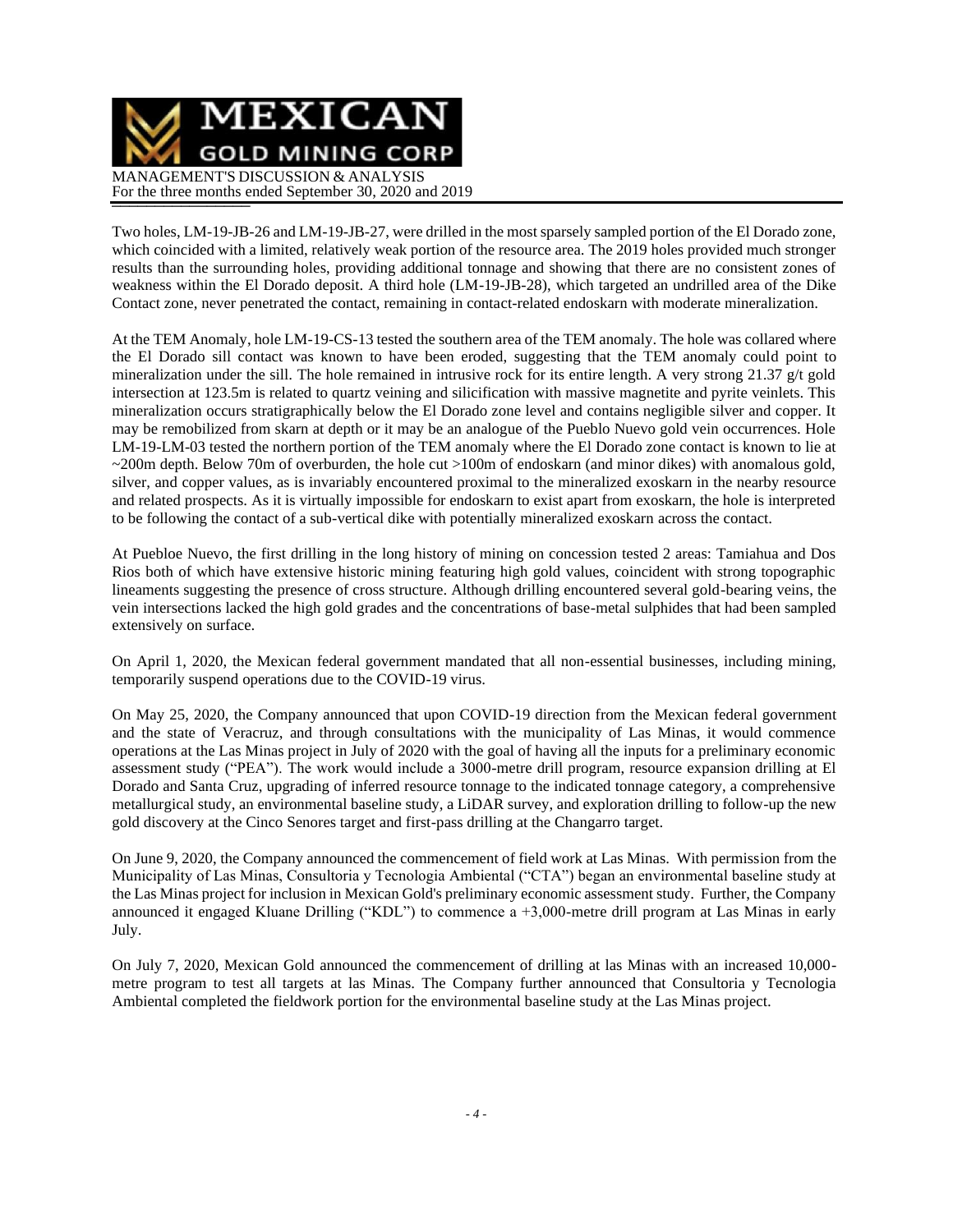MEXICAN **GOLD MINING CORP** MANAGEMENT'S DISCUSSION & ANALYSIS For the three months ended September 30, 2020 and 2019

The surface water study included sampling nearby rivers and creeks to analyze concentrations of metals and mercury (total and dissolved) and other inorganic parameters (chlorides, pH, color, sulphates, hardness, dissolved oxygen, total suspended solids and conductivity). The flora and fauna study included observations along transects in the project area of influence to identify species of herpetofauna, birds and flora, including possible protected species from these three groups.

On September 15, 2020, the Company provided initial drill results from its 2020 drill program with the following highlights:

- Step-outs of between 90m and 135m carry the El Dorado zone further west over a 450m length. Assays include 10m of 3.93 g/t AuEq in hole LM-20-JB-29 and 19m of 2.15 g/t AuEq in hole LM-20-JB-33
- The El Dorado resource has tentatively been opened to the south with holes LM-20-ED-60 at 30.4m of 4.00 g/t AuEq and LM-20-JB-30 at 16m of 3.01 g/t AuEq
- A 200m gap between the north-east El Dorado zone and the historic mining area of Las Boquillas has been infilled with hole LM-20-LB-02 at 5m of 7.70 g/t AuEq
- The existence of an ore shoot at the East Dike Contact has been confirmed with LM-20-ED-57 at 53.9m of 1.58 g/t AuEq

| Hole ID       | From<br>(m)  | To(m) | Length<br>(m)  | AuEq<br>g/t | Au<br>g/t    | Cu<br>$\frac{0}{0}$ | <b>Est. True</b><br>Width $(m)$ | <b>Azimuth</b> | Dip   |
|---------------|--------------|-------|----------------|-------------|--------------|---------------------|---------------------------------|----------------|-------|
| LM-20-ED-55   | 40           | 42    | 2              | 3.63        | 3.57         | 0.66                | 1.7                             | 45             | $-60$ |
| and           | 62           | 70    | 8              | 0.95        | 0.85         | 0.63                | 6.8                             |                |       |
| and           | 84           | 84.45 | 0.45           | 2.35        | 1.31         | 0.95                | 0.4                             |                |       |
| LM-20-ED-57   | 24.2         | 26.2  | $\overline{2}$ | 2.07        | 1.28         | 0.51                | 1.5                             | 85             | $-50$ |
| and           | 54.4         | 108.3 | 53.9           | 1.58        | 0.58         | 0.65                | 41.3                            |                |       |
| including     | 54.4         | 62.4  | 8              | 1.79        | 0.85         | 0.63                | 6.1                             |                |       |
| and           | 78.3         | 108.3 | 30             | 2.21        | 0.76         | 0.95                | 23                              |                |       |
| including     | 94.2         | 108.3 | 14.1           | 3.17        | 0.93         | 1.45                | 10.8                            |                |       |
| LM-20-ED-59   | 152          | 156   | $\overline{4}$ | 2.98        | 1.82         | 0.76                | 3.1                             | 68             | $-50$ |
| and           | 207.9        | 211.7 | 3.8            | 1.94        | 1.26         | 0.46                | 2.9                             |                |       |
| LM-20-ED-60   | $\mathbf{0}$ | 2.9   | 2.9            | 2.32        | 1.52         | 0.5                 | 2.8                             | 68             | $-75$ |
| and           | 106.9        | 137.3 | 30.4           | 4.00        | 2.41         | 1.09                | 29.4                            |                |       |
| including     | 112.9        | 137.3 | 24.4           | 4.79        | 2.87         | 1.29                | 23.6                            |                |       |
| including     | 133.3        | 139.3 | 6              | 9.63        | 7.68         | 1.33                | 5.8                             |                |       |
| LM-20-ED-61   | 5            | 14    | 9              | 2.64        | 2.03         | 0.39                | 8.2                             | 180            | $-65$ |
| and           | 109.5        | 113.5 | $\overline{4}$ | 1.91        | $\mathbf{1}$ | 0.6                 | 3.6                             |                |       |
| LM-20-JB-29   | 152.2        | 162.2 | 10             | 3.93        | 1.91         | 1.33                | 7.7                             | 280            | $-50$ |
| $LM-20-JB-30$ | 100.7        | 116.7 | 16             | 3.01        | 1.61         | 0.91                | 15                              | 180            | $-70$ |

### **Drill Results Table**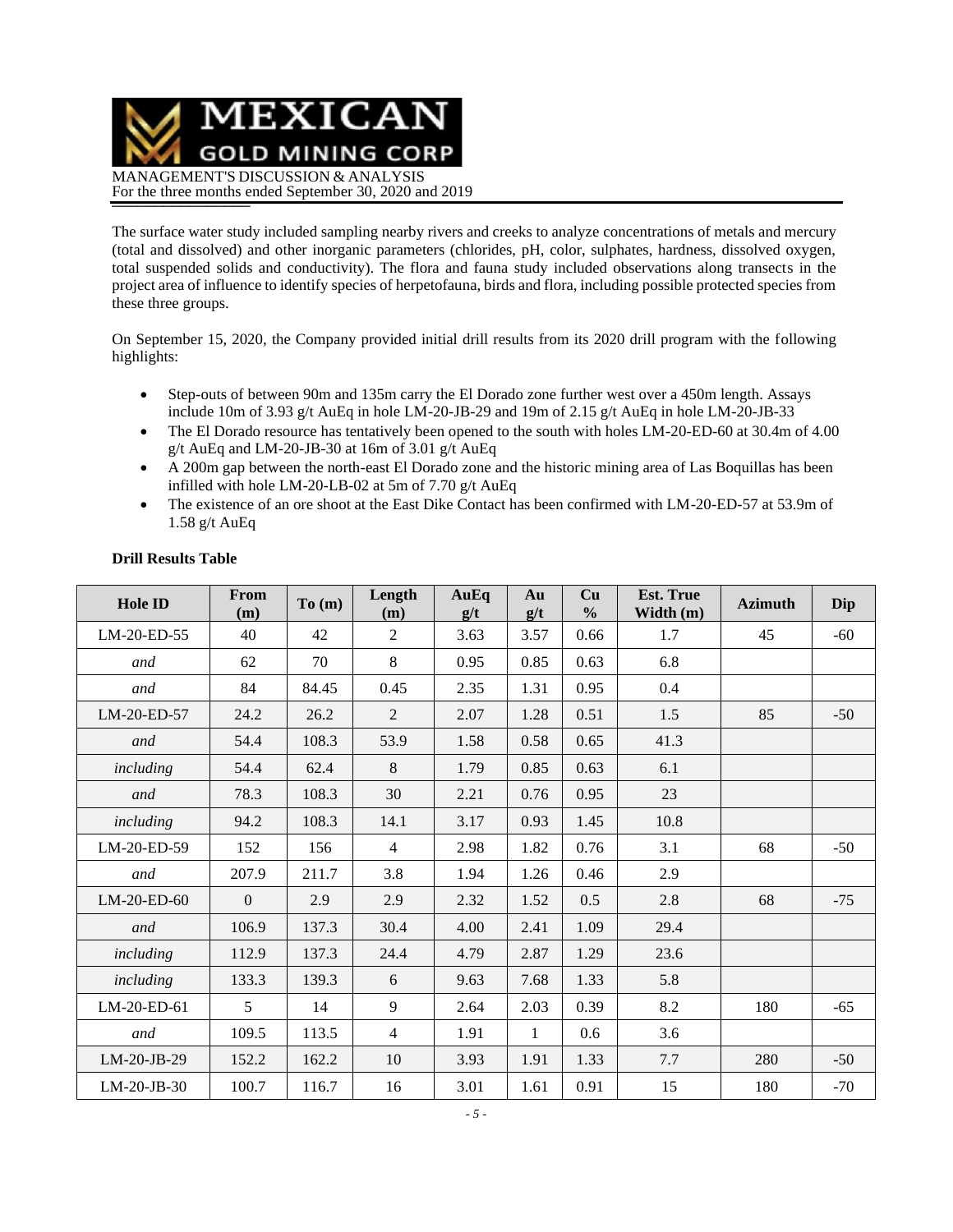

MANAGEMENT'S DISCUSSION & ANALYSIS For the three months ended September 30, 2020 and 2019

| <b>Hole ID</b> | From<br>(m) | To(m)  | Length<br>(m)  | AuEq<br>g/t | Au<br>g/t | Cu<br>$\frac{0}{0}$ | <b>Est. True</b><br>Width $(m)$ | <b>Azimuth</b> | Dip   |
|----------------|-------------|--------|----------------|-------------|-----------|---------------------|---------------------------------|----------------|-------|
| including      | 100.7       | 106.7  | 6              | 4.86        | 2.75      | 1.35                | 5.6                             |                |       |
| $LM-20-LB-01$  | 80.4        | 82.4   | 2              | 2.67        | 1.45      | 0.81                | 1.4                             | 130            | $-45$ |
| $LM-20-LB-02$  | 20.7        | 22.7   | 2              | 5.58        | 1.38      | 2.74                | 1.5                             | 190            | $-48$ |
| and            | 90.9        | 95.9   | 5              | 7.70        | 7.4       | 0.19                | 3.7                             |                |       |
| $LM-20-JB-31$  | 163         | 175.6  | 12.6           | 1.98        | 0.67      | 0.85                | 8.9                             | 260            | $-45$ |
| including      | 167.6       | 175.6  | 8              | 2.56        | 0.93      | 1.13                | 5.7                             |                |       |
| $LM-20-JB-32$  | 158.25      | 162.25 | $\overline{4}$ | 3.04        | 1.16      | 1.24                | 3.3                             | 220            | $-55$ |
| $LM-20-JB-33$  | 95.9        | 114.9  | 19             | 2.15        | 0.93      | 0.8                 | 16.5                            | 260            | $-60$ |
| including      | 95.9        | 102.9  | 7              | 3.63        | 1.53      | 1.38                | 6.1                             |                |       |
| and            | 108.9       | 114.9  | 6              | 2.14        | 1.06      | 0.8                 | 5.2                             |                |       |
| $LM-20$ -CS-16 | 74.2        | 75.2   | 1              | 1.33        | 1.14      | 0.1                 | N/A                             | 300            | $-65$ |

Holes LM-20-ED-56, LM-20-ED-58, LM-20-CS-17, and LM-20-CS-18 returned no significant assays.

The AuEq grade was calculated using the following formula:

g AuEq/t = g Au/t + (0.0123077 x g Ag/t) + (1.4492753 x %Cu)

This formula is based on prices of US\$1,300.00 per ounce gold, US\$16.00 per ounce silver, and US\$2.75 per pound copper. Metal recoveries were not included in the equivalency calculation since the metallurgical studies completed to date indicate a recovery of 89 per cent for gold, 84 per cent for silver and 95 per cent for copper.

The West Dike Contact ("WDC") zone has significant room for expansion. Hole LM-20-ED-55 was abandoned short of the target due to technical problems but will be re-drilled.

The East Dike Contact ("EDC") zone has so far not been included in resource modelling due to sparse drilling. The 2020 program aims to establish and expand the EDC, with several more holes upcoming. LM-20-ED-57 confirmed indications that a strong ore shoot exists on the east contact, intersecting 53.9m of 1.58 g/t AuEq. LM-20-ED-59 at 4m of 2.98 g/t AuEq was a 50m step-out aimed at the ore shoot but hit above it on an inflection, confirming that the EDC zone has at least 40m height extent. Holes LM-20-ED-56 & 58 encountered irregularities in the contact and drilled into the dike.

The south El Dorado zone area has tentatively been open for resource expansion. One further hole has been drilled (assays pending) and several more holes are planned. LM-20-ED-60 at 30.4m of 4.00 g/t AuEq infilled an 80m gap in the layout. LM-20-ED-61 at 9m of 2.64 g/t AuEq filled a 110m embayment in the ED zone. LM-20-JB-30 at 16m of 3.01 g/t AuEq filled a 125m embayment in the ED zone.

The entire western side of the El Dorado zone has been open for expansion, subject to overcoming terrain challenges. Drilling detailed in this news release has appended a 450m long strip 90 to 135 m wide to the ED zone. Further drilling has already been completed (assays pending) and further holes are scheduled. LM-20-JB-29 at 10m of 3.93 g/t AuEq is a 135m step-out. LM-20-JB-31 at 12.6m of 1.95 g/t Au Eq is a 100m step-out. LM-20-JB-33 at 19m of 2.15 g/t AuEq is a step-out 120m to the north-west of the limit of the current resource, which potentially brings earlier, outlying drill intersections up to 200m north into the model. LM-20-JB-32 at 4m of 3.04 g/t Au Eq is an infill hole for JB-31.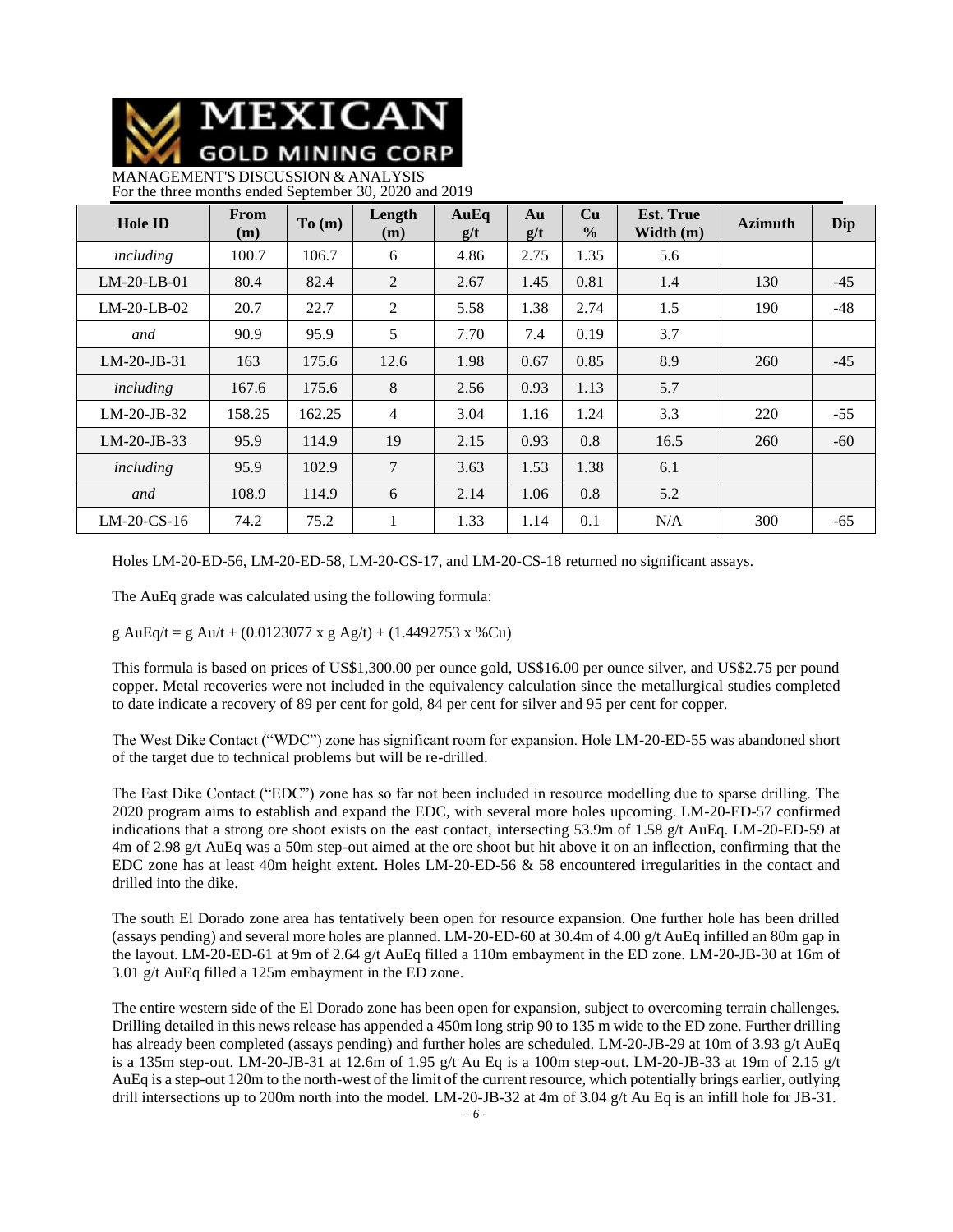MEXICAN **GOLD MINING CORP** MANAGEMENT'S DISCUSSION & ANALYSIS For the three months ended September 30, 2020 and 2019

There is a 200m gap in drilling between the historic, high-grade mines at Las Boquillas and the north-east limit of the current resource. This area had not been tested until now due to terrain challenges. There are more holes planned for 2020 which will attempt to infill this 200m X 300m open space. LM-20-LB-01 at 2m of 2.67 g/t AuEq did not fully clear a local dike, which affected the ED zone in this hole. LM-20-LB-02 at 5m of 7.70 g/t AuEq and 2m of 5.58 g/t Au Eq is a 125m step-out north of the current resource.

The 3 holes drilled in the Cinco Senores area were follow-ups to a gold discovery made in late 2019 on a blind geophysical target. The form and orientation of the Au-bearing zone was unknown. It appears that the zone may have been intersected in hole LM-20-CS-16. Further drilling is scheduled on this occurrence.

On November 9, 2020, the Company provided drill results from its 2020 drill program with the following highlights:

- Hole LM-20-ED-69 intersected 32m of 4.56 g/t AuEq and 13m of 6.39 g/t AuEq. This hole increased the width of the West Dike Contact zone ore shoot by 150% at the south end.
- Hole LM-20-ED-66 intersected 12m of 4.86 g/t AuEq and 24m of 2.48 g/t AuEq. This hole increased the width of the main WDC ore shoot by 100% at the north end and connected the El Dorado lower zone to the WDC zone.
- Drilling on the upper WDC zone yielded 10m of 10.98 g/t AuEq in hole LM-20-ED-71 and 4.5m of 9.35 g/t AuEq (within 21.7m of 2.88 g/t AuEq) in hole LM-20-ED-64, 55m and 40m above the ED zone.
- Hole LM-20-ED-73 (assays pending) has intersected the East Dike Contact zone ore shoot 175m to the southeast of the previous intersection.

| <b>Hole ID</b> | From<br>(m) | To(m) | Length<br>(m)  | AuEq<br>g/t | Au<br>g/t | Cu<br>$\frac{0}{0}$ | <b>Est. True</b><br>Width (m) | <b>Azimuth</b> | Dip   |
|----------------|-------------|-------|----------------|-------------|-----------|---------------------|-------------------------------|----------------|-------|
| $LM-20-ED-62$  | 122.7       | 128.7 | 6              | 2.23        | 1.41      | 0.55                | 4.6                           | 125            | $-50$ |
| LM-20-ED-63    | 91.5        | 93.5  | 2              | 3.18        | 2.1       | 0.69                | 1.4                           | 160            | $-45$ |
| and            | 168.4       | 170.4 | 2              | 5.08        | 5.07      | $\overline{0}$      | 1.4                           |                |       |
| LM-20-ED-64    | 84.3        | 106   | 21.7           | 2.88        | 1.21      | 1.1                 | 15.3                          | 93             | $-45$ |
| including      | 98          | 102.5 | 4.5            | 9.35        | 3.74      | 3.76                | 3.2                           |                |       |
| LM-20-ED-65    | 121         | 123   | 2              | 2.73        | 2.32      | 0.21                | 1.7                           | 106            | $-58$ |
| LM-20-ED-66    | 150         | 162   | 12             | 6.7         | 4.86      | 1.17                | 8.5                           | 93             | $-45$ |
| and            | 181         | 205   | 24             | 2.48        | 1.2       | 0.85                | 17.0                          |                |       |
| $LM-20-ED-67$  | 73.3        | 75.3  | 2              | 1.73        | 1.33      | 0.27                | 1.5                           | 45             | $-50$ |
| LM-20-ED-68    | 85.6        | 97.6  | 12             | 3.19        | 1.56      | 1.03                | 11.6                          | 135            | $-75$ |
| LM-20-ED-69    | 95.5        | 99.5  | $\overline{4}$ | 2.41        | 1.29      | 0.71                | 3.6                           | 190            | $-63$ |
| and            | 175         | 188   | 13             | 6.39        | 4.38      | 1.84                | 11.6                          |                |       |
| and            | 211.6       | 243.6 | 32             | 4.56        | 2.8       | 1.12                | 28.5                          |                |       |
| $LM-20-ED-70$  | 147.3       | 157.7 | 10.4           | 2.22        | 1.9       | 0.36                | 8                             | 68             | $-50$ |

### **Drill Results Table**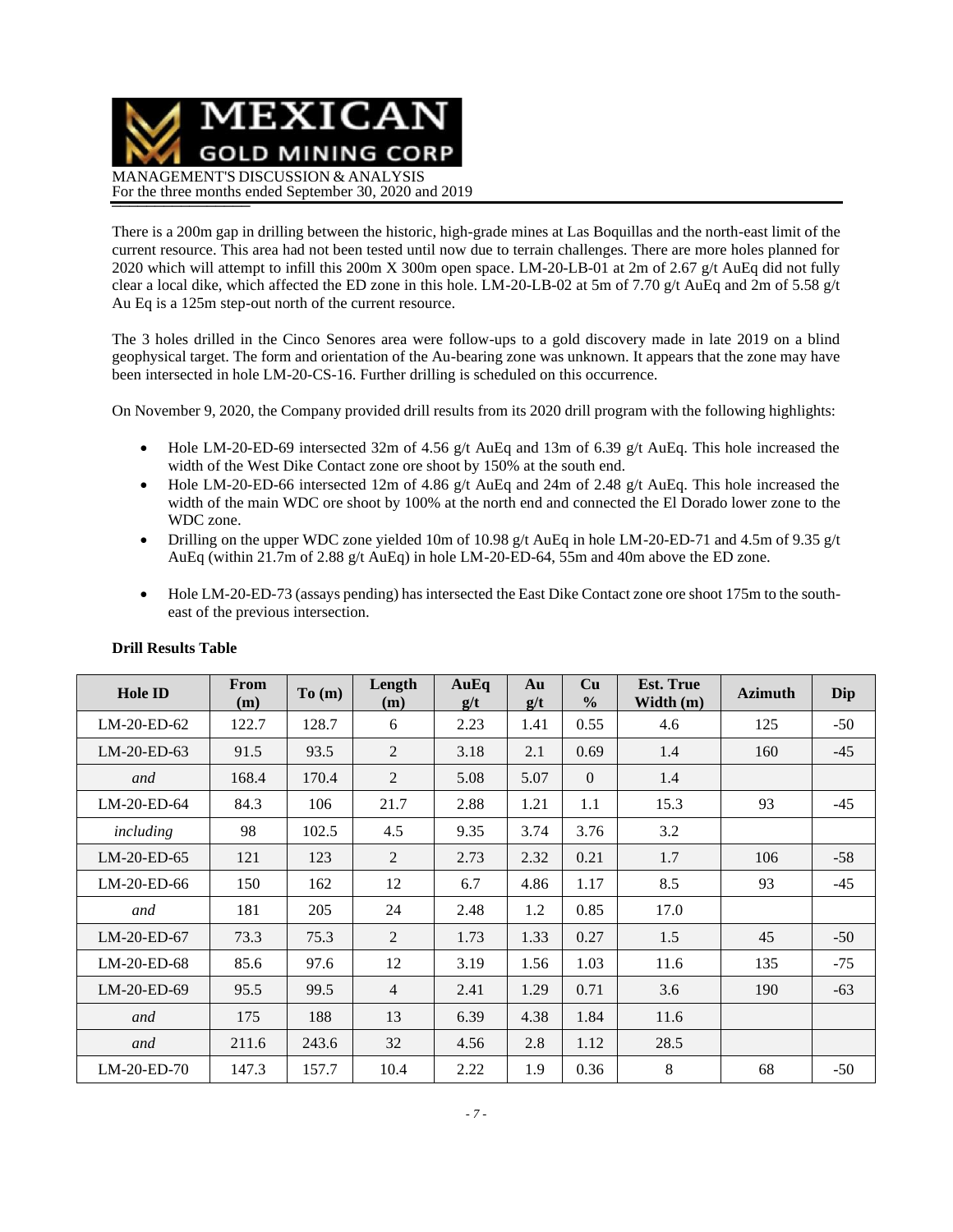

MANAGEMENT'S DISCUSSION & ANALYSIS For the three months ended September 30, 2020 and 2019

| <b>Hole ID</b> | From<br>(m) | To(m) | Length<br>(m) | AuEq<br>g/t | Au<br>g/t | Cu<br>$\frac{0}{0}$ | <b>Est. True</b><br>Width $(m)$ | <b>Azimuth</b> | Dip   |
|----------------|-------------|-------|---------------|-------------|-----------|---------------------|---------------------------------|----------------|-------|
| and            | 182.6       | 184.6 | 2             | 1.77        | 0.6       | 0.78                | 1.5                             |                |       |
| $LM-20-ED-71$  | 104         | 114   | 10            | 10.98       | 3.46      | 5.08                | 7.4                             | 90             | $-48$ |
| $LM-20-JB-35$  | 198.1       | 204.6 | 6.5           | 1.64        | 0.4       | 0.83                | 5.3                             | 287            | $-55$ |
| $LM-20-JB-36$  | 190.9       | 195   | 4.1           | 2.69        | 0.9       | 1.17                | 3.2                             | 322            | $-52$ |
| $LM-20-JB-37$  | 207.9       | 208.9 |               | 2.24        | 0.94      | 0.86                | 0.8                             | 252            | $-52$ |
| $LM-20-JB-38$  | 137.6       | 140   | 2.4           | 1.41        | 0.65      | 0.51                | 2.2                             | 280            | $-65$ |
| $LM-20-LP-05$  | 56.2        | 57.7  | 1.5           | 2.2         | 2.15      | 0.02                | 1.1                             | 245            | $-45$ |
| $LM-20-LP-06$  | 22.7        | 24    | 1.3           | 4.25        | 3.73      | 0.31                | 1                               | 281            | $-50$ |
| $LM-20-LP-07$  | 61.2        | 61    | 0.5           | 3.93        | 3.91      | 0.01                | 0.4                             | 264            | $-48$ |

Holes LM-20-JB-34, LM-20-JB-39, LM-20-LP-01, LM-20-LP-02, LM-20-LP-03, LM-20-LP-04, LM-20-LP-08, LM-20-LP-09, LM-20-CS-19, LM-20-CS-20, and LM-20-CS-21 returned no significant assays.

The AuEq grade was calculated using the following formula:

g AuEq/t = g Au/t + (0.0123077 x g Ag/t) + (1.4492753 x %Cu)

This formula is based on prices of US\$1,300.00 per ounce gold, US\$16.00 per ounce silver, and US\$2.75 per pound copper. Metal recoveries were not included in the equivalency calculation since the metallurgical studies completed to date indicate a recovery of 89 per cent for gold, 84 per cent for silver and 95 per cent for copper.

The dike contact zones at Las Minas consist of mineralization within structures related to sub-vertical diorite-marble contacts, and thickened, enriched ore shoots formed where the DC zones meets the flat-lying El Dorado zone. Each has a distinct mineralization style. The WDC zone ore shoot is notably the richest part of the Las Minas deposits and it was incorrectly thought to be fully defined previous to this drilling. The tabular, vertical portion of the WDC zone south of section 8025N was essentially theoretical, with very little drilling until Q3-Q4 2020.

LM-20-ED-69 intersected 32m of 4.56 g/t AuEq and 13m of 6.39 g/t AuEq. This hole unexpectedly increased the width of the ED zone/southern WDC ore shoot by 150% from 40m to 100m on cross section 7825N. Local geology suggests that this intersection may represent a newly discovered DC type zone and another ore shoot as well.

LM-20-ED-66 intersected 12m of 4.86 g/t AuEq and 24m of 2.48 g/t AuEq. This hole has increased the width of the southern WDC ore shoot by 100%, from 22m to 44m on cross section 7900N, 75m north of LM-20-ED-69. There is space to further increase the width on this section. Additionally, this hole now connects a single previous intersection (referred to as the ED lower zone) to the WDC zone, adding 20 to 45m of depth to it.

Drilling on the southern limb of the WDC vertical zone has yielded 10m of 10.98 g/t AuEq in hole LM-20-ED-71 and 4.5m of 9.35 g/t AuEq (within 21.7m of 2.88 g/t AuEq) in hole LM-20-ED-64. Along with several other intersections, these holes show that the southern WDC zone occupies structures detached from the main dike and continues south for at least 200m. It has now been intersected consistently 55m above and up to 90m above the ED zone.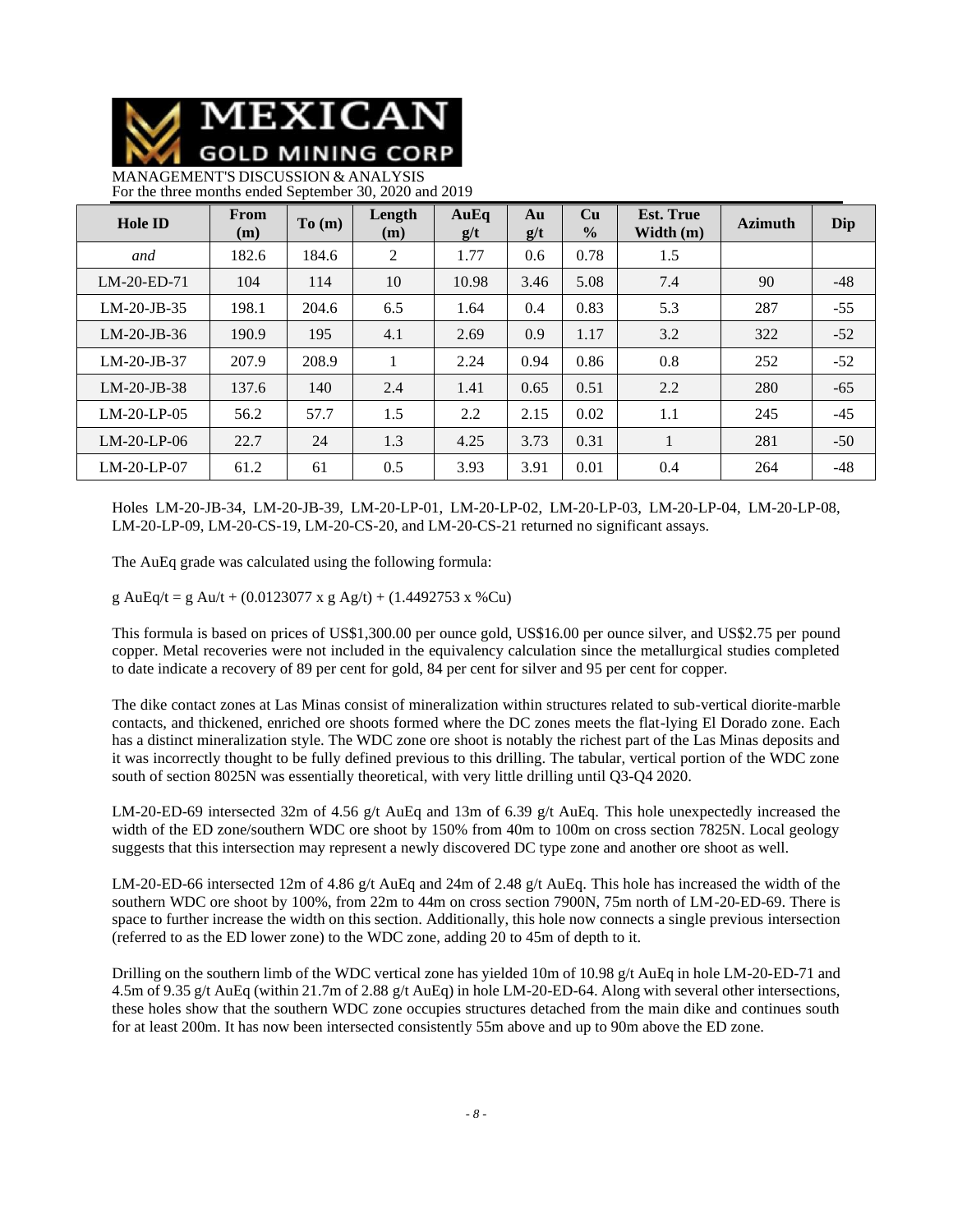

The EDC has similar morphology to the WDC, with lesser thicknesses and grades. The EDC has so far not been included in resource modelling due to the lack of drilling until Q3-Q4 2020. It has now become clear that there is a curved steepening to the plunge of the EDC ore shoot which caused a few misses and allowed for only one previous intersection (LM-17-ED-43).

LM-20-ED-70 cut the EDC above the ore shoot, intersecting 10.4m of 2.22 g/t AuEq in the EDC and 2m of 1.77 g/t AuEq in the east ED zone.

LM-20-ED-73 (assays pending) intersected closely above the ore shoot with a strong EDC and ED zone. This is 95m SE of LM-20-ED-70 and 175m to the south-east of the closest ore shoot intersection in hole LM-20-ED-57.

The entire western side of the ED zone has been open for expansion, subject to overcoming terrain challenges. Drilling detailed in the news release of September 15, 2020 had appended a 450m long strip 90 to 135 m wide to the ED zone. Further drilling is upcoming.

LM-20-JB-36 (4.1m of 2.69 g/t AuEq) has added a further 40m to the west extension of the ED zone on section 7900N, bringing the total west extension in 2020 to 175m.

LM-20-ED-62, at 6m of 2.23 g/t AuEq, has expanded the ED zone by 65m to the south-west. LM-20-ED-63, a further 70m to the south-west from hole LM-20-ED-62, intersected an atypical gold-rich, copper-leached portion of the ED zone with 2m of 5.07 g/t Au.

### **Pepe Concessions**

As previously disclosed, the Company through its Mexican subsidiary Roca Verde, S.A. de C.V. (Roca Verde) filed a response as a third party of interest after receiving notification of an appeal by the heir of one of the five co-owners of a neighbouring concession (the "Neighbouring Concession Co-owner") to an earlier decision by the General Bureau of Mining ("GBM") located in Mexico regarding an overlapping area of its Las Minas property. The overlapping area comprises approximately 11% of the Las Minas project. The Company's interest in the Las Minas Project is held through Roca Verde, which owns six concessions, including the Pepe and Pepe Tres mining concessions (Collectively the "Pepe Concessions"). In 2016, Roca Verde received notice from the Regional Court of Tlaxcala of the Federal Tribunal of Administrative Justice advising that Neighbouring Concession Co-owner has appealed (the "2016 Appeal") against the General Bureau of Mining's decision to nullify a portion of the area of the concession that overlaps a portion of the Pepe Concessions.

The Company, after consulting its Mexican legal counsel, is of the view that the appeal is without merit and that the February 28, 2014 decision by the General Bureau of Mining was correct in all material respects based on the review of the title documents relating to the Pepe Concessions and the neighbouring concessions, and both the former owners of the Pepe Concessions (from whom Roca Verde had acquired the Pepe Concessions) and currently Roca Verde have valid ownership to the overlapping area under applicable Mexican law. The Company believes that the 2016 Appeal will be denied in due course.

In early 2017, the above Neighbouring Concession Co-owner filed another petition with the General Bureau of Mining in Mexico requesting the cancellation of Roca Verde's Pepe mining concession. The GBM indicated that it would not review the petition until the 2016 Appeal is resolved. In 2017, the Neighbouring Concession Co-owner filed an appeal (the "2017 Appeal") in the Regional Court of Tlaxcala of the Federal Tribunal of Administrative Justice against the decision of the GBM as well.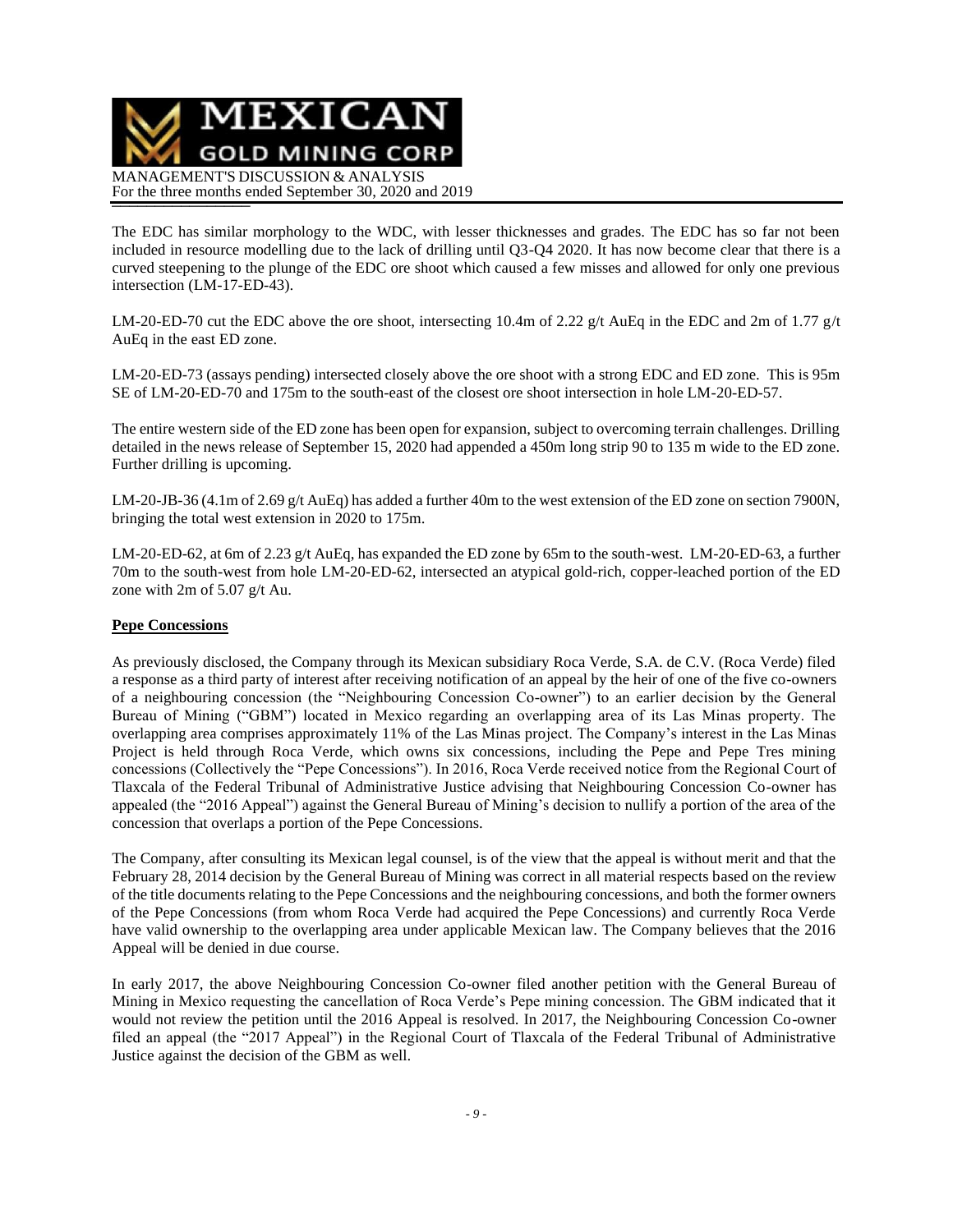

The Company after consulting its Mexican legal counsel is of the view that the 2017 Appeal is also without merit and believes that the 2017 Appeal will be denied in due course. Based on a review of the title documents relating to the Pepe Concessions and the neighbouring concession and having consulted with Mexican legal counsel, the Company believes that both the former owners of the Pepe Concessions and now Roca Verde have valid ownership to the overlapping area under applicable Mexican law.

### **Environmental Contingency**

The Company's mining and exploration activities are subject to various laws and regulations relating to the protection of the environment. These environmental regulations are continually changing and are generally becoming more restrictive. As of September 30, 2020, the Company does not believe that there are any significant environmental obligations requiring material capital outlays in the immediate future.

### **Overall Objective**

The Company's business objective is to generate returns for our shareholders by acquiring high potential precious metals exploration properties in safe jurisdictions and adding significant value by carrying out focused exploration and development programs.

### **Exploration and evaluation activities**

The following tables summarize the accumulated costs incurred to date with respect to the Company's interest in mineral properties owned, leased or under option that the Company continues to explore:

|                                                                    | Las Minas  |
|--------------------------------------------------------------------|------------|
| Three months ended September 30, 2020                              | \$         |
| <b>Exploration and evaluation expenditures</b>                     |            |
| Cumulative exploration and evaluation expense – June 30, 2020      | 15,927,644 |
| Drilling                                                           | 710,318    |
| Environmental studies                                              | 13,285     |
| Geological and consulting                                          | 905        |
| Operational support                                                | 87,459     |
| Resource estimation                                                | 59,543     |
|                                                                    | 871,510    |
| Cumulative exploration and evaluation expense – September 30, 2020 | 16,799,154 |
|                                                                    |            |
|                                                                    | Las Minas  |
| Three months ended September 30, 2019                              | S          |
| <b>Exploration and evaluation expenditures</b>                     |            |
| Cumulative exploration and evaluation expense – June 30, 2019      | 15,201,488 |
| Geological and consulting                                          | 20,937     |
| Operational support                                                | 32,033     |
| Resource estimation                                                | 79.205     |

Cumulative exploration and evaluation expense – September 30, 2020 15,333,663

132,175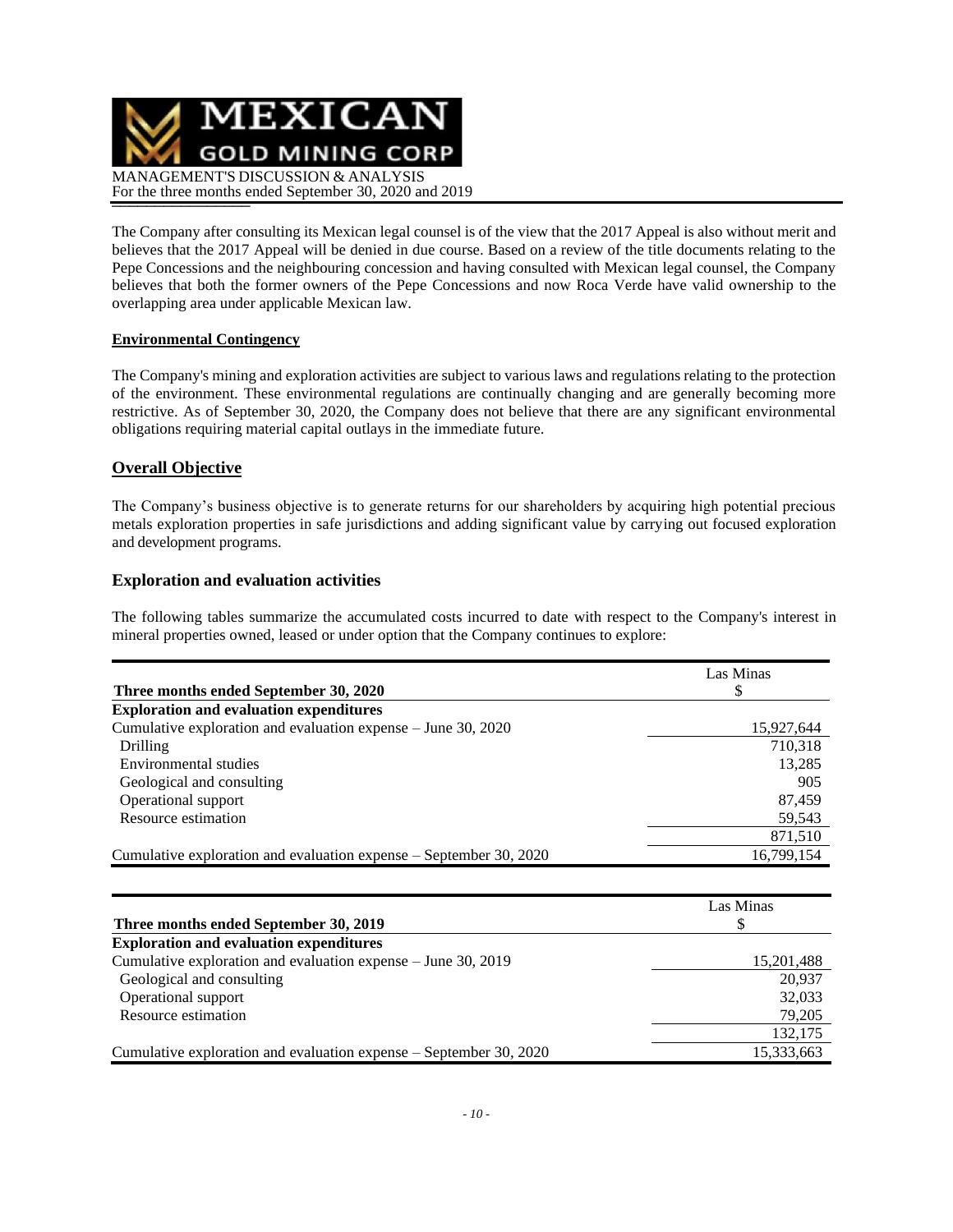

### **Overall Performance and Results of Operations**

Total assets decreased to \$1,165,758 at September 30, 2020, from \$1,967,133 at June 30, 2020 primarily as a result of a decrease in cash and cash equivalents of \$813,062 partially offset by an increase in amounts receivable of \$34,184. The most significant assets at September 30, 2020 were cash and cash equivalents of \$1,048,274 (June 30, 2020: \$1,861,336), and amounts receivable of \$89,408 (June 30, 2020: \$55,224). Cash and cash equivalents decreased by \$813,062 during the three months ended September 30, 2020 as a result of cash used in operating activities of \$824,093.

### *Three months ended September 30, 2020 and 2019*

During the three months ended September 30, 2020, loss from operating activities increased by \$157,446 to \$1,177,368 compared to \$1,019,922 for the three months ended September 30, 2019. The increase in loss from operating activities is largely due to:

• An increase of \$739,335 in exploration and evaluation expenditures. Exploration and evaluation expenditures were \$871,510 for the three months ended September 30, 2020 compared to \$132,175 for the three months ended September 30, 2019. The Company commenced its 10,000 meter drilling program at its Las Minas project during the three months ended September 30, 2020, compared to less exploration activity undertaken at the Company's Las Minas project during the three months ended September 30, 2019.

The increase was partially offset by:

- A decrease of \$474,526 in share-based payments. Share-based payments were \$Nil for the three months ended September 30, 2020 compared to \$474,526 for the three months ended September 30, 2019. The decrease is due to no stock options granted during the three months ended September 30, 2020, compared to 4,800,000 stock options granted and the continued vesting of past stock options granted during the three months ended September 30, 2019.
- A decrease of \$97,448 in professional fees. Professional fees were \$11,766 for the three months ended September 30, 2020 compared to \$109,214 for the three months ended September 30, 2019. The decrease is due to lower legal fees incurred as a result of decreased corporate activity during the three months ended September 30, 2020.

The Company recorded loss and comprehensive loss of \$1,162,498 or \$0.01 basic and diluted loss per share for the three months ended September 30, 2020 (three months ended September 30, 2019: \$1,011,008 or \$0.01 basic and diluted loss per share).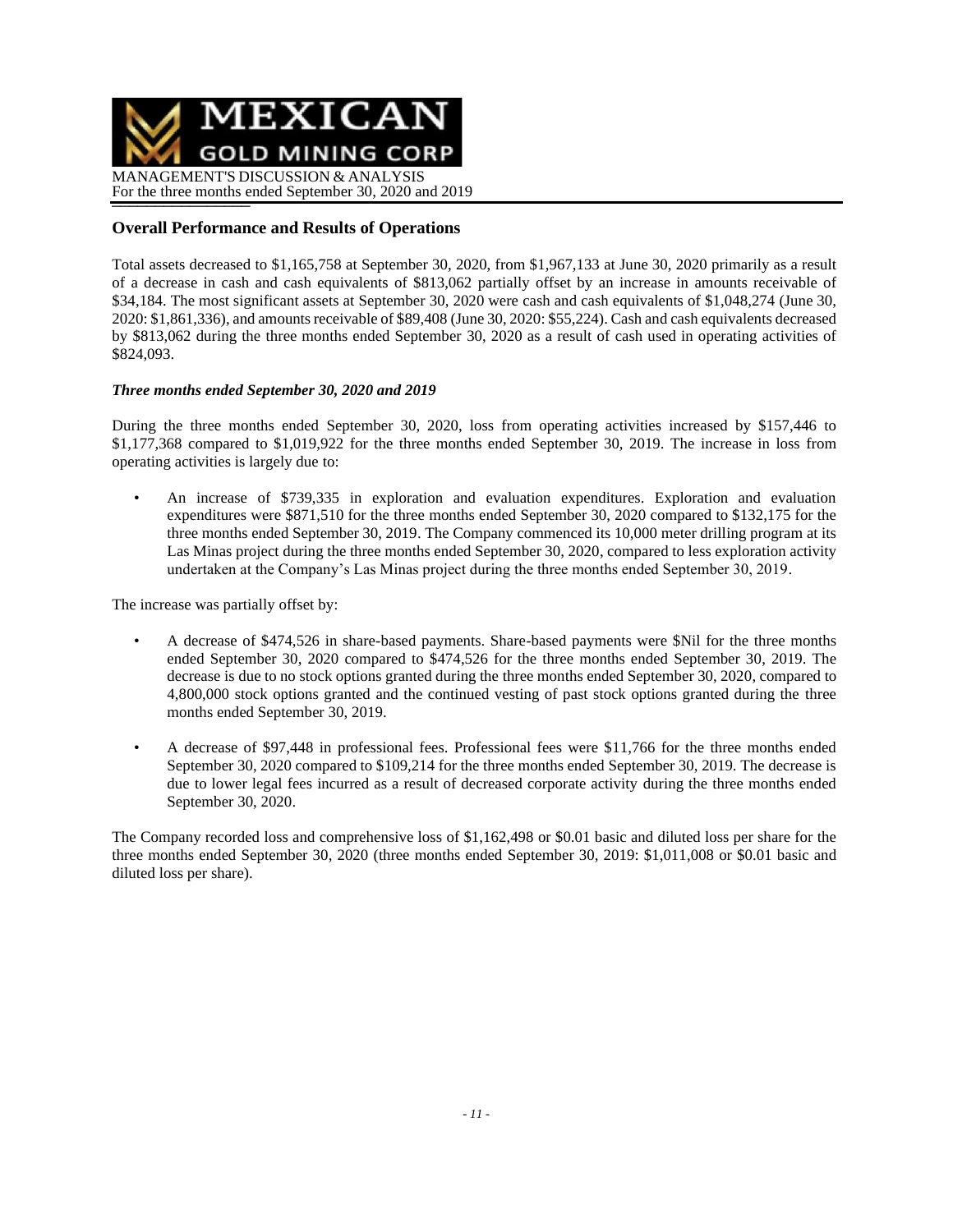

For the three months ended September 30, 2020 and 2019

### **Summary of Quarterly Results**

|                          | 2020               |           |           | 2019      | 2018        |           |         |                           |
|--------------------------|--------------------|-----------|-----------|-----------|-------------|-----------|---------|---------------------------|
|                          | Sep. 30<br>Jun. 30 |           | Mar. 31   | Dec. 31   | Sep. 30     | Jun. 30   | Mar. 31 | Dec. 31                   |
|                          |                    |           |           |           |             |           |         | \$                        |
| Revenues                 |                    |           |           |           |             |           |         |                           |
| (Loss) and comprehensive |                    |           |           |           |             |           |         |                           |
| (loss) for the period    | (1,162,498)        | (143,766) | (482.958) | (647,904) | (1,017,945) | (331,623) |         | $(554,093)$ $(1,782,473)$ |
| (Loss) per Common Share  |                    |           |           |           |             |           |         |                           |
| Basic and Diluted $(1)$  | (0.01)             | (0.00)    | (0.00)    | (0.01)    | (0.01)      | (0.01)    | (0.02)  | (0.02)                    |

(1) Per share amounts are rounded to the nearest cent, therefore aggregating quarterly amounts may not reconcile to year-to-date per share amounts.

## **Liquidity and Capital Resources**

As at September 30, 2020, the Company had cash and cash equivalents of \$1,048,274 to settle current liabilities of \$430,137.

The Company does not currently have a recurring source of revenue, other than interest income on its cash and cash equivalents and has historically incurred negative cash flows from operating activities. As at September 30, 2020, the Company had working capital of \$735,621. Although the Company presently has sufficient financial resources to cover its existing obligations and operating costs, the Company expects to require further funding in the longer term to fund is planned programs and ongoing operations for the next year. Management is actively targeting sources of additional financing through alliances with financial, exploration and mining entities, or other business and financial transactions which would assure continuation of the Company's operations and exploration programs. In order for the Company to meet its liabilities as they come due and to continue its operations, the Company is solely dependent upon its ability to generate such financing. These items may cast a significant doubt on the Company's ability to continue as a going concern. The sources of funds currently available to the Company for its acquisition and exploration projects are solely due from equity financing. The Company does not have bank debt or banking credit facilities in place as at the date of this report.

### *July 2019 Financing – Net Proceeds of \$3,883,365*

On July 15, 2019, the Company closed a non-brokered private placement comprised of 50,000,000 units of the Company at \$0.08 per unit for gross proceeds of \$4,000,000. Each Unit consists of one common share and one transferable warrant. Each warrant entitles the holder thereof to purchase one additional common share in the capital of the Company at price of \$0.12 per share for a period of five years, expiring July 15, 2024. The Company paid share issuance costs of \$116,635 in connection with the private placement.

| <b>Uses of Funds:</b>                      | <b>Intended Use of</b><br><b>Proceeds</b><br>(Estimated) | <b>Actual Use of</b><br><b>Proceeds</b> | Over/(Under)-<br><b>Expenditure at</b><br><b>September 30, 2020</b> |
|--------------------------------------------|----------------------------------------------------------|-----------------------------------------|---------------------------------------------------------------------|
| Property work program                      | 300,000                                                  | 488,684                                 | 188.684                                                             |
| Repayment of convertible note              | 450,000                                                  | 450,000                                 |                                                                     |
| Estimated operating expenses               | 1,700,000                                                | 1,876,749                               | 176,749                                                             |
| Working capital to fund ongoing operations | 1,550,000                                                | 671,735                                 | (878, 265)                                                          |
| <b>Total Uses</b>                          | 4,000,000                                                | 3,487,168                               | (512, 832)                                                          |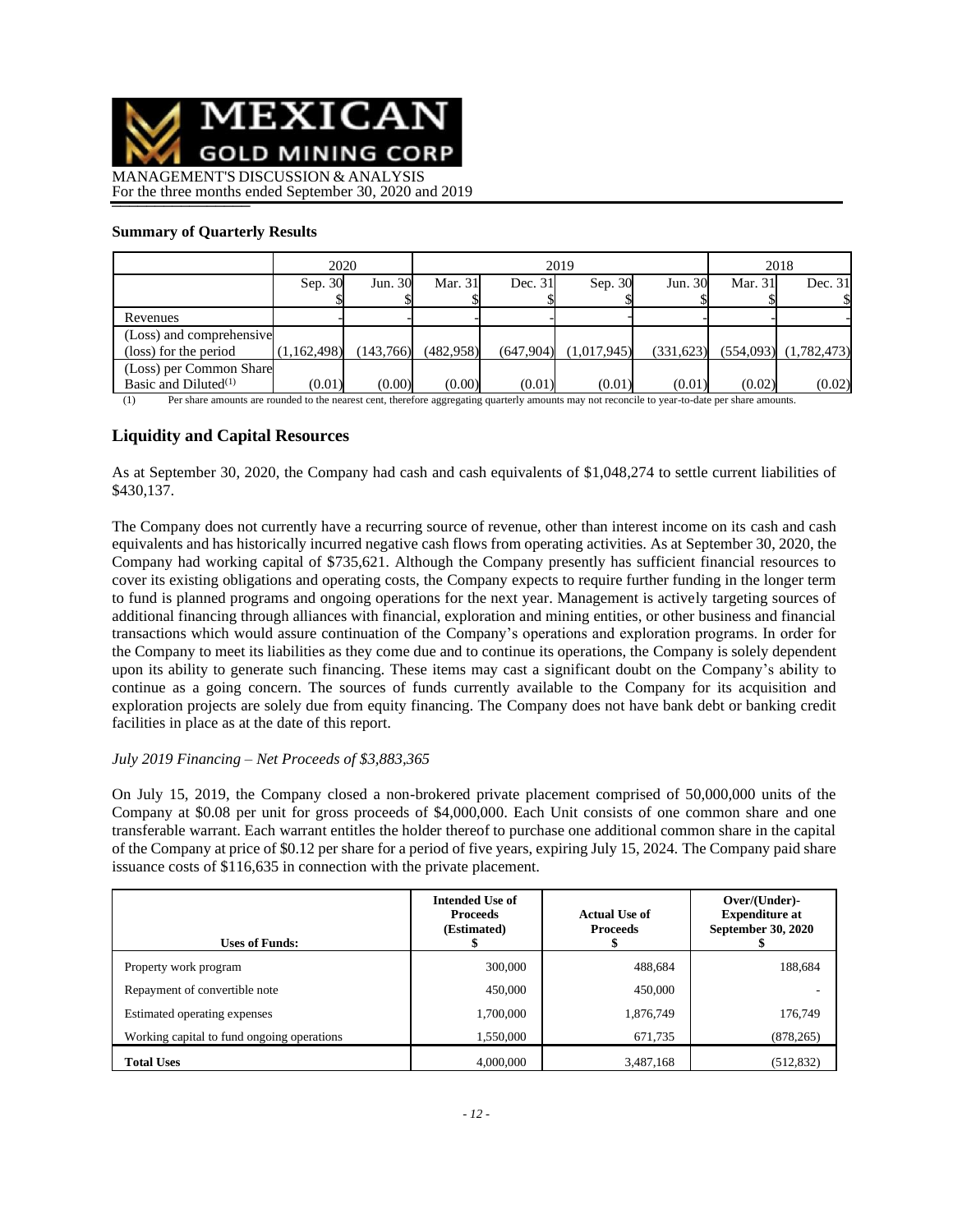

\$488,684 was used towards an updated NI 43-101 resource estimate and the Company's 13 hole diamond drill program which commenced in October 2019 and completed in December 2019. \$450,000 was used towards repayment of a convertible note in July 2019. The Company has used \$1,876,749 of the proceeds from the July 2019 financing for operating expenditures which include exploration and evaluation of \$237,472, professional fees of \$196,753, general and administrative expenditures of \$1,045,824 primarily relating to corporate development and investor relations, executive salaries and consulting, office and sundry, travel and transfer agent and filing fees. The Company used \$671,735 of the proceeds for working capital purposes to fund ongoing operations.

### **Outstanding Share Data**

On July 15, 2019, the Company closed a non-brokered private placement comprised of 50,000,000 units of the Company at \$0.08 per unit for gross proceeds of \$4,000,000. Each unit consists of one common share and one transferable warrant. Each warrant entitles the holder thereof to purchase one additional common share in the capital of the Company at price of \$0.12 per share for a period of five years, expiring July 15, 2024. Share issuance costs of \$116,635 relating to the private placement were paid.

During the three months ended September 30, 2020, 1,000 warrants were exercised at a price of \$0.12 per share for gross proceeds of \$120.

As at September 30, 2020 and the date of this report, there were 103,342,758 common shares issued and outstanding.

As at September 30, 2020 and the date of this report, there were 5,804,000 fully vested stock options and 64,570,633 warrants outstanding.

# **RelatedPartyTransactions**

Key management personnel compensation

Key management personnel include those persons having authority and responsibility for planning, directing and controlling the activities of the Company as a whole. The Company has determined that key management personnel consist of executive and non-executive members of the Company's Board of Directors and corporate officers.

During the three months ended September 30, 2020, key management personnel compensation totaled \$100,250 (three months ended September 30, 2019 - \$484,502) comprised of salaries and wages of \$87,500 (three months ended September 30, 2019 - \$57,500) paid to the Chief Executive Officer and Chief Financial Officer, \$Nil (three months ended September 30, 2019 - \$9,086) paid to a company controlled by the former Chief Financial Officer for accounting and management services, \$3,750 (three months ended September 30, 2019 - \$3,750) paid to the Corporate Secretary, \$9,000 (three months ended September 30, 2019 - \$8,500) paid to directors and share-based compensation of \$Nil (three months ended September 30, 2019 - \$353,752) relating to no (three months ended September 30, 2019 – 3,650,000) stock options granted to directors and officers of the Company and the vesting of previously granted stock options to directors and officers of the Company.

As at September 30, 2020, \$3,750 (June 30, 2020 - \$3,750) is included in accounts payable and accrued liabilities for amounts owed to key management personnel.

Under the terms of their management agreements, certain officers of the Company are entitled to a range of 12 to 24 months of base pay in the event of their agreements being terminated without cause.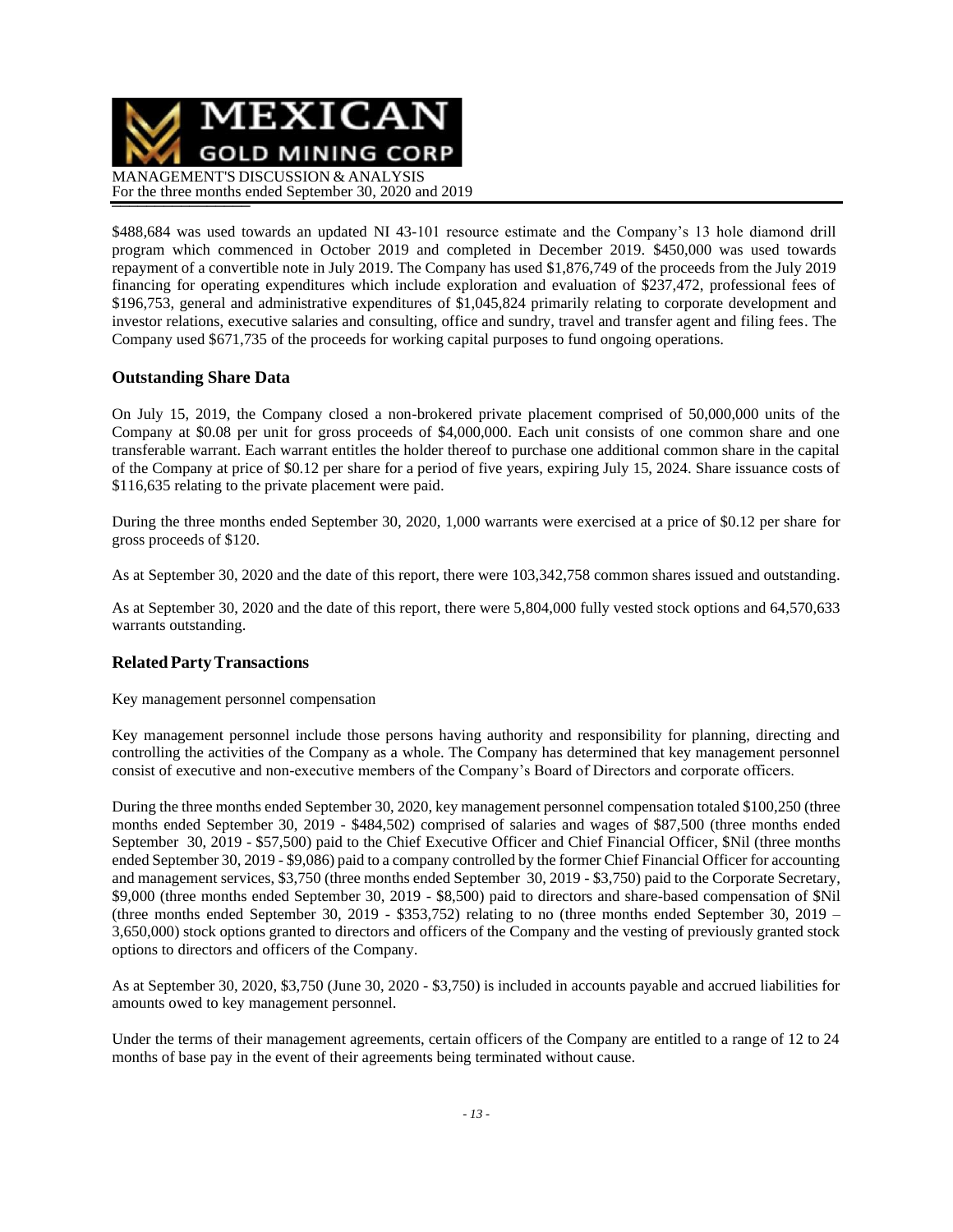

# **Risks and Uncertainties**

The risks and uncertainties described in this section are considered by management to be the most important in the context of the Company's business. The risks and uncertainties below are not inclusive of all the risks and uncertainties the Company may be subject to and other risks may exist. The Company is in the business of acquiring, exploring and evaluating mineral properties. It is exposed to a number of risks and uncertainties that are common to other exploration and mining companies. The industry is capital intensive at all stages and is subject to variations in commodity prices, market sentiment, inflation and other risks.

### *Mining Exploration and Development*

Exploration for minerals is highly speculative in nature, involves many risks and frequently is unsuccessful. There is no assurance that any exploration activities of the Company will result in the development of an economically viable mine project. The economics of developing mineral properties are affected by many factors including the cost of operations, variations in the grade of ore mined, fluctuations in metal markets, costs of mining and processing equipment, government regulations, location of the orebody and its proximity to infrastructure such as roads and power, required metallurgical processes, regulatory permit requirements, prevailing metal prices, economic and financing conditions at the relevant time.

Substantial expenditures are required to establish mineral resources and mineral reserves through drilling, to develop metallurgical processes to extract the metal from mineral resources, and in the case of new properties, to develop the mining and processing facilities and infrastructure at any site chosen for mining. Assuming discovery of an economic ore body, depending on the type of mining operation involved, several years may elapse from the initial phases of drilling until commercial operations are commenced and during such time the economic feasibility of production may change.

The Company has never completed a mining development project and does not generate any revenues from production. The future development of properties found to be economically feasible will require the construction and operation of mines, processing plants and related infrastructure and the Company does not have any experience in taking a mining project to production. As a result of these factors, it is difficult to evaluate the Company's prospects, and the Company's future success is more uncertain than if it had a more proven history.

As a result, the Company is and will continue to be subject to all of the risks associated with establishing new mining operations, including risks relating to the availability and cost of skilled labour, mining equipment, fuel, power, materials and other supplies; the ability to obtain all necessary governmental approvals and permits; potential opposition from non-governmental organizations, environmental groups or local residents; and the availability of funds to finance construction and development activities. Cost estimates may increase as more detailed engineering work is completed on a project. It is common for new mining operations to experience unexpected costs, problems and delays during construction, development, and mine start-up. In addition, delays in the early stages of mineral production often occur. Accordingly, the Company cannot provide assurance that its activities will result in profitable mining operations at its mineral properties.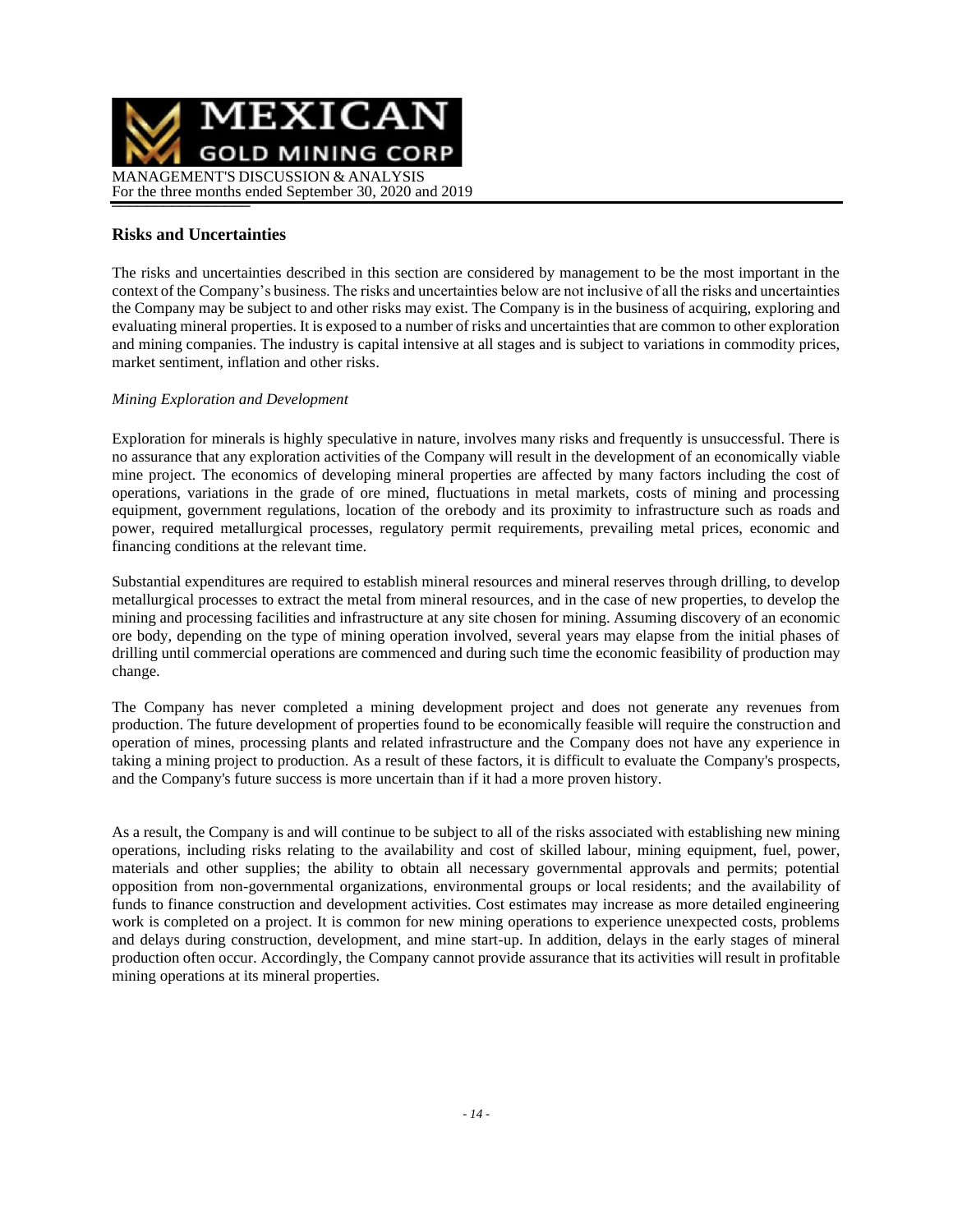

#### *Infrastructure*

Mining, processing, development and exploration activities depend, to one degree or another, on adequate infrastructure. Reliable roads, bridges, power sources and water supply are important determinants, which effect capital and operating costs. Unusual or infrequent weather phenomena, terrorism, sabotage, community, government or other interference in the maintenance or provision of such infrastructure could adversely affect the Company's operations, financial condition and results of operations.

#### *Public Health Crises such as the COVID-19 Pandemic*

On March 11, 2020, the World Health Organization declared the global outbreak of a novel coronavirus identified as "COVID-19" a global pandemic. In order to combat the spread of COVID-19, governments worldwide have enacted emergency measures including travel bans, legally enforced or self-imposed quarantine periods, social distancing and business and organization closures. These measures have caused material disruptions to businesses, governments and other organizations resulting in an economic slowdown and increased volatility in national and global equity and commodity markets. Central banks and governments, including Canadian federal and provincial governments, have reacted with significant monetary and fiscal interventions designed to stabilize economic conditions. The duration and impact of the COVID-19 outbreak is unknown at this time, as is the efficacy of any interventions.

Significant economic and social impacts have limited the Company's ability to continue its exploration and evaluation activities as intended. It is not possible to reliably estimate the length and severity of these developments and the impact on the financial results and condition of the Company and its operations in future periods.

#### *Regulatory Risks*

Mining activities are subject to extensive laws and regulations governing prospecting, development, production, exports, taxes, labor standards, occupational health and safety, water disposal, toxic substances, explosives, management of natural resources, environmental management and protection, mine safety, dealings with native groups, historic and cultural preservation and other matters. Compliance with such laws and regulations increases the costs of planning, designing, drilling, developing, construction, operating and closing mines and other facilities. Failure to comply with applicable laws and regulations may result in civil or criminal fines or penalties or enforcement actions, including orders issued by regulatory or judicial authorities enjoining or curtailing operations, requiring corrective measures or other remedial actions, any of which could result in the Company incurring significant expenditures. Changes to current laws, regulations and permits governing operations and activities of mining companies, including environmental laws and regulations or more stringent enforcement thereof, could have a material adverse impact on the Company and increase costs, affect the Company's ability to expand or transfer existing operations or require the Company to abandon or delay the development of new properties.

The Company may be subject to potential legal claims based on an infringement of applicable laws or regulations which, if determined adversely to the Company, could have a material effect on the Company or its financial condition or require the Company to compensate persons suffering loss or damage as a result of any such infringement.

#### *Permitting Risks*

There can be no assurance that all licenses, permits or property rights which the Company may require for any exploration or development of mining operations will be obtainable on reasonable terms or in a timely manner, or at all, that such terms will not be adversely changed, that required extensions will be granted, or that the issuance of such licenses, permits or property rights will not be challenged by third parties.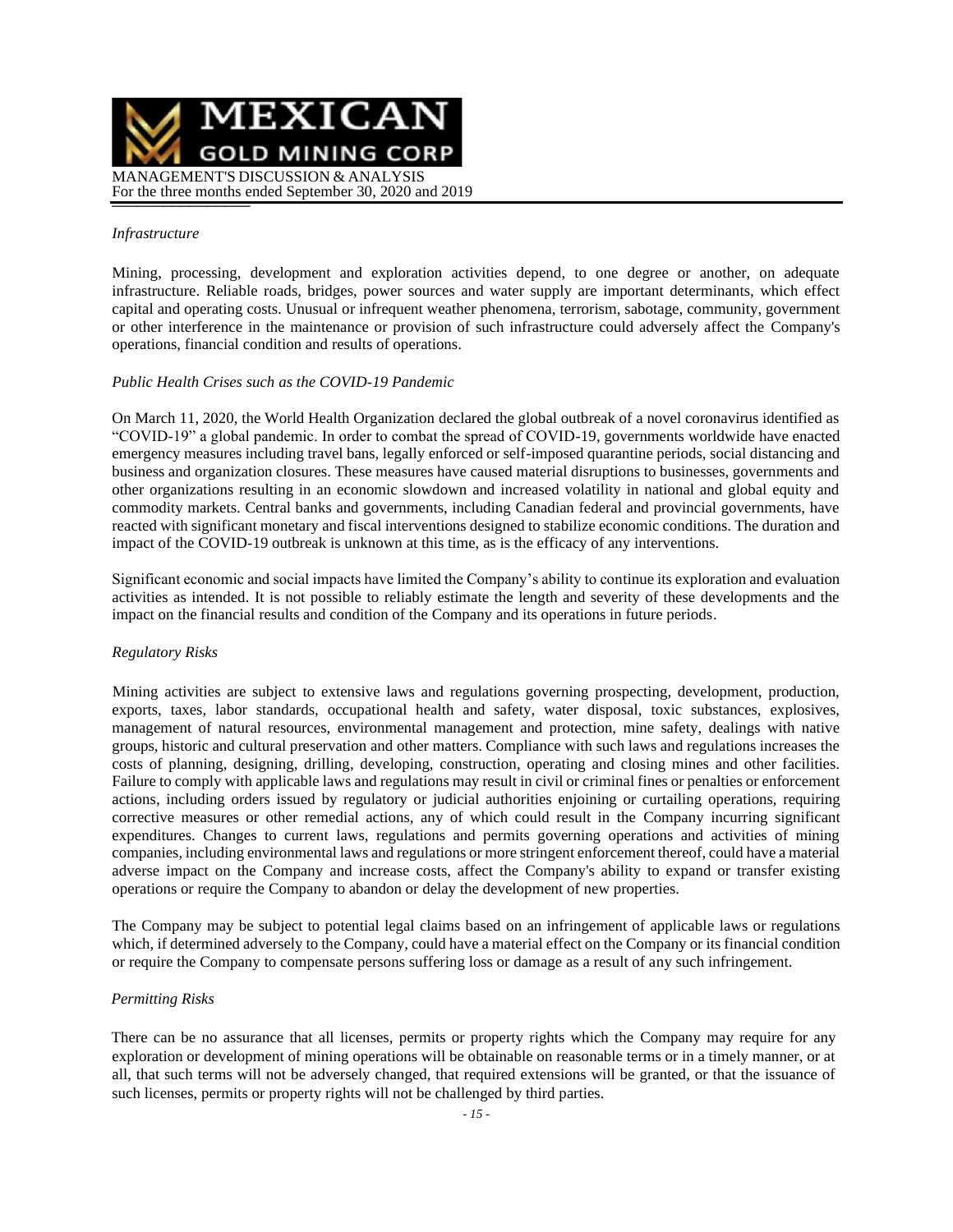MEXICAN **GOLD MINING CORP** MANAGEMENT'S DISCUSSION & ANALYSIS For the three months ended September 30, 2020 and 2019

Delays in obtaining or a failure to obtain such licenses, permits or property rights or extension thereto, challenges to the issuance of such licenses, permits or property rights, whether successful or unsuccessful, changes to the terms of such licenses, permits or property rights, or a failure to comply with the terms of any such licenses, permits or property rights that the Company has obtained, could have a material adverse effect on the Company by delaying or preventing or making more expensive exploration, development and/or production.

### *Environmental Risks and Hazards*

The Company's activities are subject to extensive federal, provincial state and local laws and regulations governing environmental protection and employee health and safety. Environmental legislation is evolving in a manner that is creating stricter standards, while enforcement, fines and penalties for non-compliance are also increasingly stringent. Compliance with environmental regulations may require significant capital outlays on behalf of the Company and may cause material changes or delays in the Company's intended activities. The cost of compliance with changes in governmental regulations has the potential to reduce the profitability of operations. Further, any failure by the Company to comply fully with all applicable laws and regulations could have significant adverse effects on the Company, including the suspension or cessation of operations.

### *Risks with Title to Mineral Properties*

Title on mineral properties and mining rights involves certain risks due to the difficulties of determining the validity of certain claims as well as the potential for problems arising from the ambiguous conveyance history of many mining properties. Although the Company has, with the assistance of its legal advisors, diligently investigated and validated title to its mineral claims, there is no guarantee that the Company will not encounter challenges or loss of title to its assets. The Company does not carry title insurance.

The Company is actively engaged in the process of seeking to strengthen the certainty of its title to its mineral concessions, which are held either directly or through its equity interest in its subsidiaries. The Company cannot give any assurance that title to properties it acquired individually or through historical share acquisitions will not be impugned and cannot guarantee that the Company will have or acquire valid title to these mining properties. Failure by the Company to retain title to properties which comprise its projects could have a material adverse effect on the Company and the value of its common shares.

#### *Risks Associated with Potential Acquisitions*

The Company may evaluate opportunities to acquire additional mining assets and businesses. These acquisitions may be material in size, may change the scale of the Company's business and may expose the Company to new geographic, political, operating, financial and geological risks. The Company's success in its acquisition activities depends on its ability to identify suitable acquisition targets, acquire them on acceptable terms and integrate their operations successfully with those of the Company. The Company may need additional capital to finance any such acquisitions.

Debt financing related to acquisition would expose the Company to the risk of leverage, while equity financing may cause existing shareholders to suffer dilution. There is a limited supply of desirable mineral lands available for claim staking, lease or other acquisition in the areas where the Company contemplates conducting exploration activities. The Company may be at a disadvantage in its efforts to acquire quality mining properties as it must compete with individuals and companies which in many cases have greater financial resources and larger technical staffs than the Company. Accordingly, there can be no assurance that the Company will be able to compete successfully for new mining properties.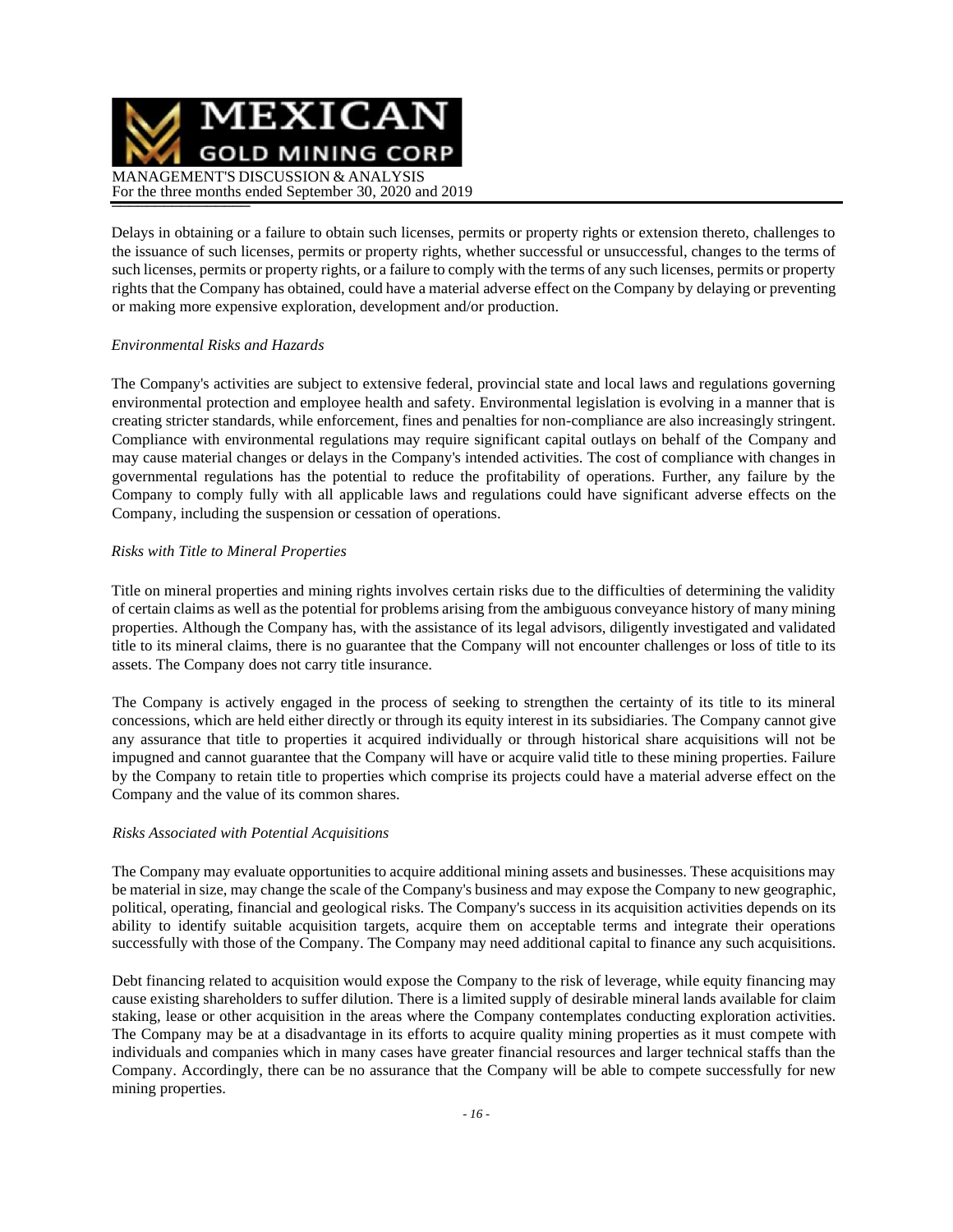

### *Negative Operating Cash Flow*

The Company is an exploration stage Company and has not yet commenced commercial production on any property and has not generated cash flow from operations. The Company has a history of losses and there can be no assurance that it will ever be profitable. The Company expects to continue to incur losses unless and until such time as it commences profitable mining operations on its properties. The development of the properties will require the commitment of substantial financial resources. The amount and timing of expenditures will depend on a number of factors, some of which are beyond the Company's control, including the progress of ongoing exploration, studies and development, the results of consultant analysis and recommendations, the rate at which operating losses are incurred and the execution of any joint venture agreements with any strategic partners, if any. There can be no assurance that the Company will ever generate revenues from operations or that any properties the Company may hereafter acquire or obtain an interest in will generate earnings, operate profitably or provide a return on investment in the future. There can be no assurance that the Company's cost assumptions will prove to be accurate, as costs will ultimately be determined by several factors that are beyond the Company's control. The Company expects to continue to incur negative consolidated operating cash flow and losses until such time as it enters into commercial production.

#### *Financing*

Additional funding will be required to complete the proposed or future exploration and other programs on the Company's properties. There is no assurance that any such funds will be available. Failure to obtain additional financing, if required, on a timely basis, could cause the Company to reduce or delay its proposed operations.

The majority of sources of funds currently available to the Company for its acquisition and exploration projects are in large portion derived from the issuance of equity. While the Company has been successful in the past in obtaining equity financing to undertake its currently planned exploration and development programs, there is no assurance that it will be able to obtain adequate financing in the future or that such financing will be on terms advantageous to the Company.

### *Personnel and Equipment*

The ability to identify, negotiate and consummate transactions that will benefit the Company is dependent upon the efforts of the Company's management team. The loss of the services of any member of management could have a material adverse effect on the Company. The Company's future drilling activities may require significant investment in additional personnel and capital equipment. Given the current level of demand for equipment and experienced personnel within the mining industry, there can be no assurance that the Company will be able to acquire the necessary resources to successfully implement its business plan. The Company is heavily dependent on its key personnel and on its ability to motivate, retain and attract highly skilled persons. If, for any reason, any one or more of such key personnel do not continue to be active in the Company's management, the Company could be adversely affected. There can be no assurance that the Company will successfully attract and retain additional qualified personnel to manage its current needs and anticipated growth. The failure to attract such qualified personnel to manage growth effectively could have a material adverse effect on the Company's business, financial condition or results of operations.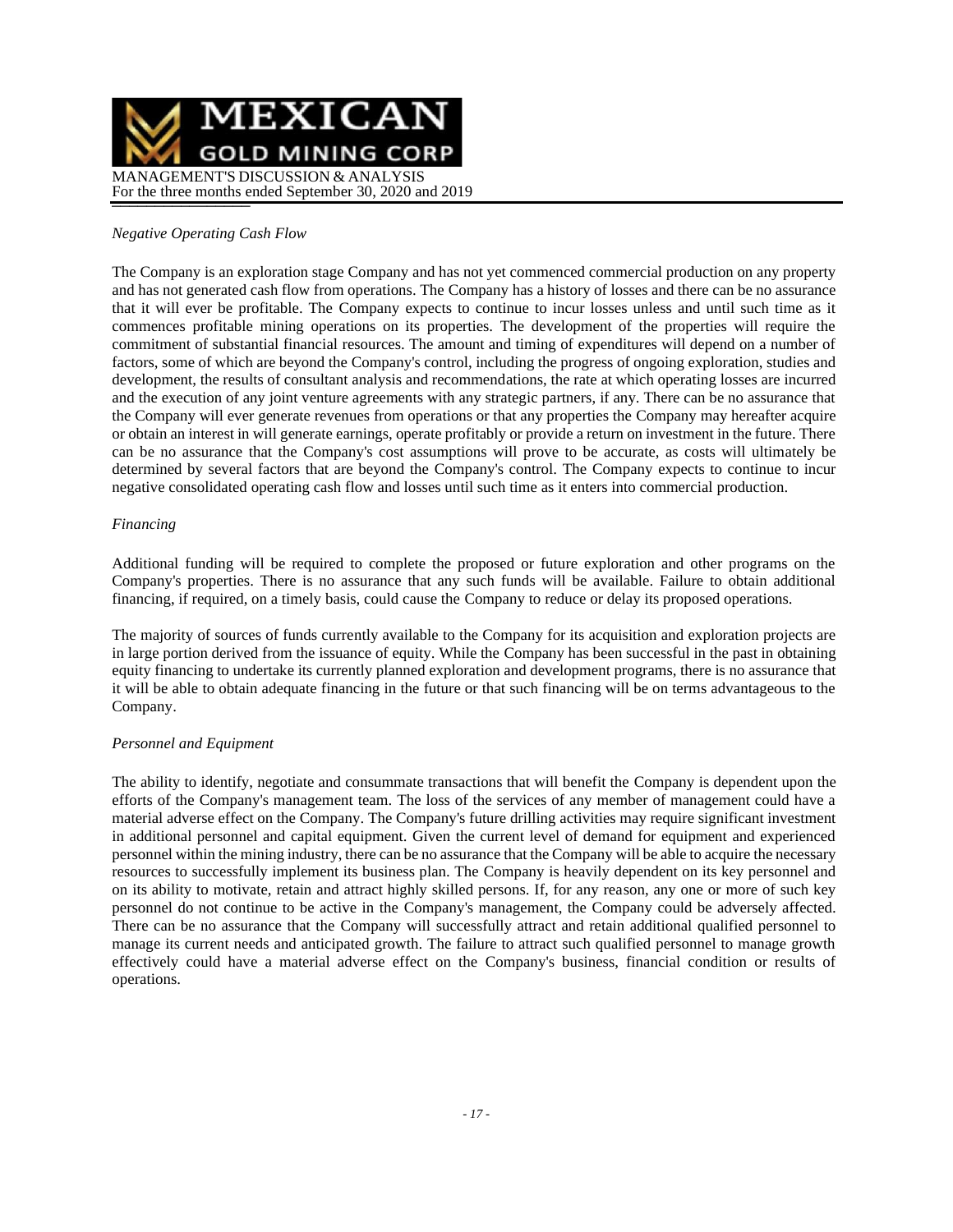

#### *Insurance*

In the course of exploration, development and production of mineral properties, certain risks, and in particular, unexpected or unusual geological operating conditions and other environmental occurrences may occur. It is not always possible to fully insure against such risks and, even where such insurance is available the Company may decide to not take out insurance against such risks. Should such liabilities arise, they could reduce or eliminate any future profitability and result in increasing costs and a decline in the value of the Company.

#### *Currency Risk*

The Company is exposed to currency risk to the extent that monetary assets and liabilities held by the Company are not denominated in Canadian dollars. The Company has not entered into any foreign currency contracts to mitigate this risk. Certain of the Company's cash and cash equivalents, amounts receivable and accounts payable and accrued liabilities are denominated in US dollars and Mexican Pesos including mineral property obligations. Therefore, the US dollar and Mexican Peso amounts are subject to fluctuation against the Canadian dollar. The Company also has transactional currency exposures. Such exposures arise from purchases in currencies other than the respective functional currencies, typically in the Mexican Peso.

#### *Litigation*

The Company is subject to litigation risks. All industries, including the mining industry, are subject to legal claims, with and without merit. Defense and settlement costs can be substantial, even with respect to claims that have no merit. Due to the inherent uncertainty of the litigation process, there can be no assurance that the resolution of any particular legal proceeding will not have a material adverse effect on the Company's financial position or results of operations.

#### *Enforcement of Civil Liabilities*

Certain of the Company's directors and certain of the experts named herein reside outside of Canada and, similarly, a majority of the assets of the Company are located outside of Canada. It may not be possible for investors to effect service of process within Canada upon the directors and experts not residing in Canada. It may also not be possible to enforce against the Company and certain of its directors and experts named herein judgements obtained in Canadian courts predicated upon the civil liability provisions of applicable securities laws in Canada.

### **Critical Accounting Policies and Estimates**

The Company prepares its financial statements in accordance with IFRS as issued by the International Accounting Standards Board ("IASB"). The preparation of the condensed consolidated interim financial statements requires management to make certain estimates, judgments and assumptions that affect the reported amounts of assets and liabilities at the date of the financial statements and reported amounts of expenses during the reporting period. Actual outcomes could differ from these estimates.

The condensed consolidated interim financial statements include estimates which, by their nature, are uncertain. The impacts of such estimates are pervasive throughout the financial statements, and may require accounting adjustments based on future occurrences. Revisions to accounting estimates are recognized in the period in which the estimate is revised and future periods if the revision affects both current and future periods.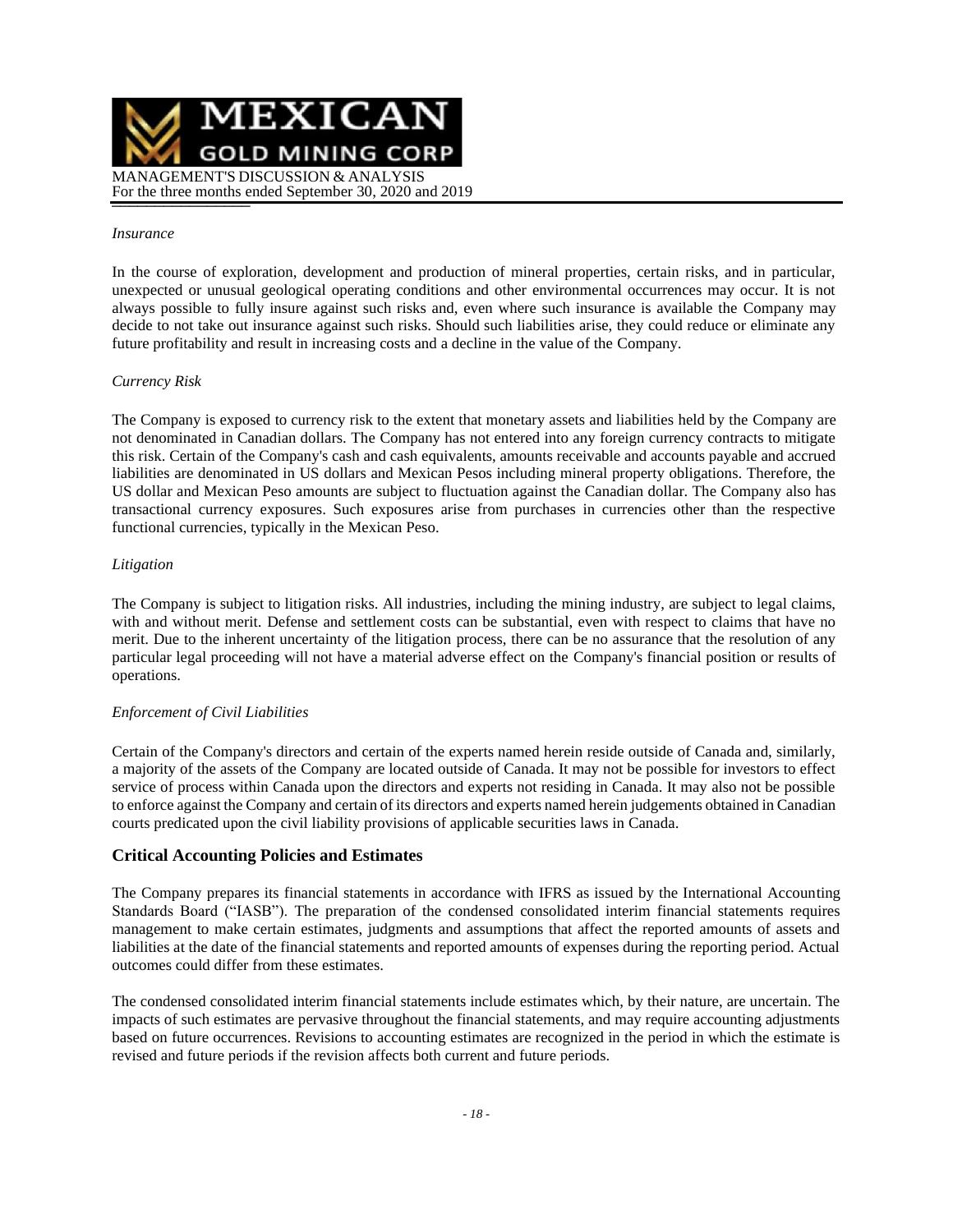

These estimates are based on historical experience, current and future economic conditions and other factors, including expectations of future events that are believed to be reasonable under the circumstances.

Significant assumptions about the future and other sources of estimation uncertainty that management has made at year end that could result in a material adjustment to the carrying amounts of assets and liabilities, in the event that actual results differ from assumptions made, relate to the following:

#### **(i) Critical accounting estimates**

- The valuation of share-based payments. The fair value of common share purchase options granted is determined at the issue date using the Black-Scholes pricing model. The fair value of common shares issued for finders fees are based on the closing price of the transaction those fees pertain to.
- The determination of tax expense for the period and deferred tax assets and liabilities involves significant estimation and judgment by management. In determining these amounts, management interprets tax legislation in a variety of jurisdictions and make estimates of the expected timing of the reversal of deferred tax assets and liabilities. Management also makes estimates of future earnings which affect the extent to which potential future tax benefits may be used. The Company is subject to assessments by various taxation authorities, which may interpret legislation differently. These differences may affect the final amount or the timing of the payment of taxes. We provide for such differences where known based on our best estimate of the probable outcome of these matters.

#### **(ii) Critical accounting judgments**

- Presentation of the condensed consolidated interim financial statements as a going concern which assumes that the Company will continue in operation for the foreseeable future, obtain additional financing as required, and will be able to realize its assets and discharge its liabilities in the normal course of operations as they come due.
- The analysis of the functional currency for each entity of the Company. In concluding that the Canadian dollar is the functional currency of the parent and the Mexican peso of its subsidiary company, management considered the currency that mainly influences the cost of providing goods and services in each jurisdiction in which the Company operates. Management also considered secondary indicators including the currency in which funds from financing activities are denominated, the currency in which funds are retained and the degree of autonomy the foreign operation has with respect to operating activities.

### **Financial Instruments**

The Company's operations include the acquisition and exploration of mineral properties in Mexico. The Company examines the various financial risks to which it is exposed and assesses the impact and likelihood of occurrence. These risks may include credit risk, liquidity risk, currency risk, interest rate risk and other risks. Where material, these risks are reviewed and monitored by the Board of Directors.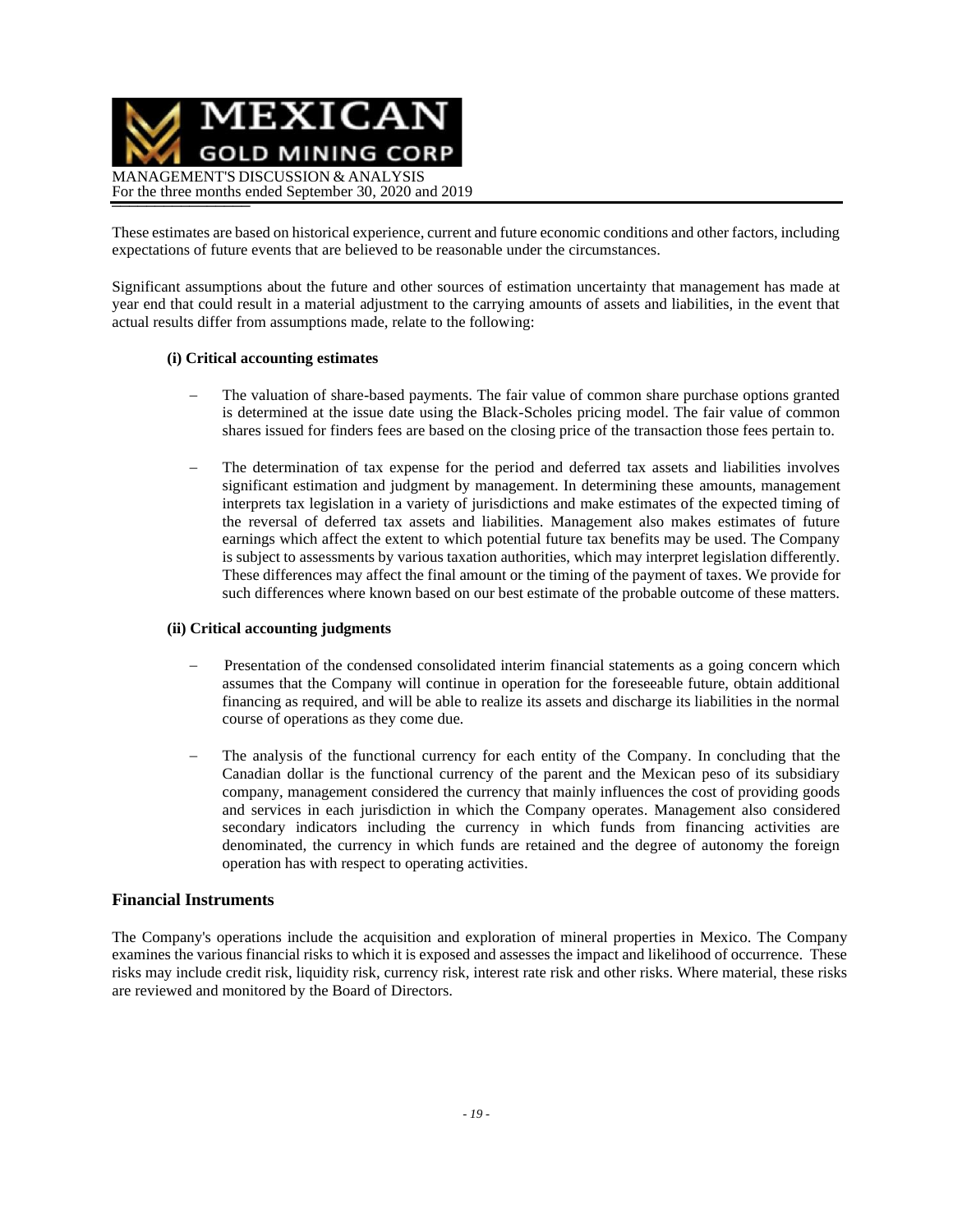

### **(a) Fair Values**

The Company's financial assets and liabilities are measured and recognized according to a fair value hierarchy that prioritizes the inputs to valuation techniques used to measure fair value. The hierarchy gives the highest priority to unadjusted quoted prices in active markets for identical assets and liabilities and the lowest priority to unobservable inputs. The three levels of fair value hierarchy are as follows:

- Level 1 Unadjusted quoted prices in active markets that are accessible at the measurement date for identical, unrestricted assets or liabilities.
- Level 2 Quoted prices in markets that are not active, or inputs that are observable, either directly or indirectly, for substantially the full term of the asset or liability.
- Level 3 Prices or valuation techniques that require inputs that are both significant to the fair value measurement and unobservable (supported by little or no market activity).

The Company does not have financial instruments carried at fair value.

The Company's financial instruments consist of cash and cash equivalents, amounts receivable and accounts payable and accrued liabilities. The carrying values of cash and cash equivalents, amounts receivable and accounts payable and accrued liabilities approximate their fair values due to the short-term maturity of these financial instruments.

#### **(b) Financial Instrument Risk Exposure**

#### *Credit risk*

Credit risk is the risk that one party to a financial instrument will fail to discharge an obligation and cause the other party to incur a financial loss. The Company does not have financial instruments that potentially subject the Company to credit risk. Overall the Company's credit risk has not changed significantly from the prior year. The Company places its cash and cash equivalents with financial institutions with high credit ratings, the credit risk is minimal.

#### *Liquidity risk*

Liquidity risk is the risk that the Company will not be able to meet its financial obligations as they fall due. The Company has in place a planning and budgeting process to help determine the funds required to ensure the Company has the appropriate liquidity to meet its operating and growth objectives. The Company has historically relied on issuance of shares to fund exploration programs and may require doing so again in the future.

The Company has \$430,137 in accounts payable and accrued liabilities that are due within one year of the date of the statement of financial position.

#### *Interest rate risk*

Interest rate risk is the risk that the fair value of future cash flows of a financial instrument will fluctuate due to changes in market interest rates. As the Company deposits its cash into fixed rate guaranteed investment certificates with one year maturities or less, the Company is not exposed to interest rate risk.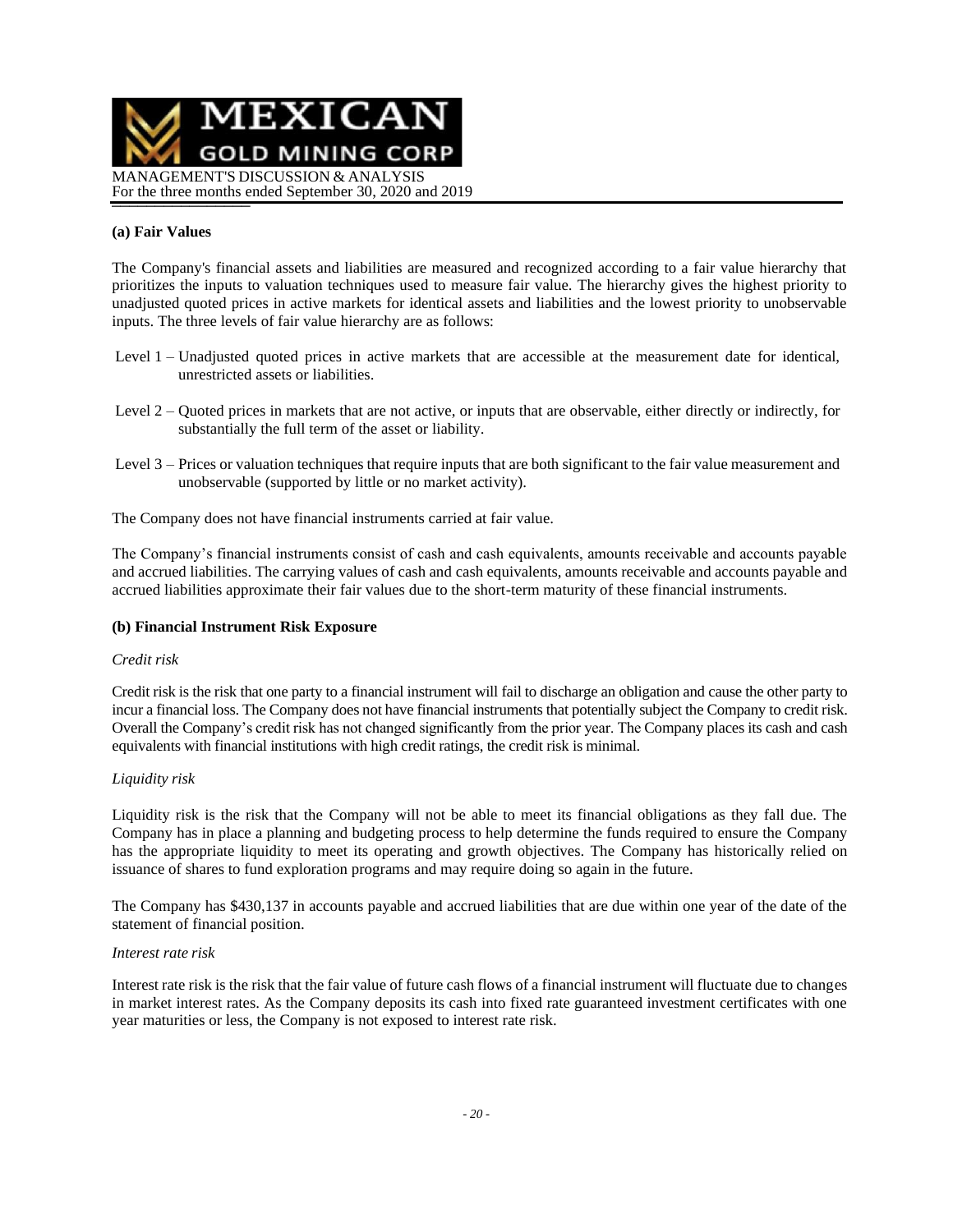

#### *Currency risk*

Financial instruments that impact the Company's profit or loss due to currency fluctuation include cash accounts and accounts payable and accrued liabilities denominated in Mexican Pesos. The sensitivity of the Company's profit or loss to a change in the exchange rate between the Mexican Peso and the Canadian dollar at September 30, 2020 would change the Company's comprehensive loss by \$16,796 as a result of a 10% change in the CAD dollar exchange rate relative to the Mexican Peso.

#### *Market risk*

Market risk is the risk that changes in market prices, such as commodity prices, interest rates and foreign exchange rates will affect the Company's net earnings or the value of financial instruments. The objective of the Company is to manage and mitigate market risk exposures within acceptable limits, while maximizing returns.

#### *Price risk*

Commodity price risk is defined as the potential adverse impact on earnings and economic value due to commodity price movements and volatilities. The Company's property has exposure to predominantly gold. Commodity prices, especially gold, greatly affect the value of the Company and the potential value of its property and investments.

### **Capital Management**

The Company's objectives when managing capital are:

- To safeguard our ability to continue as a going concern in order to develop and operate our current projects;
- Pursue strategic growth initiatives; and
- To maintain a flexible capital structure which lowers the cost of capital.

In assessing our capital structure, we include in our assessment the components of shareholders' equity. In order to facilitate the management of capital requirements, the Company prepares annual expenditure budgets and continuously monitors and reviews actual and forecasted cash flows. The annual and updated budgets are monitored and approved by the Board of Directors. To maintain or adjust the capital structure, the Company may, from time to time, issue new shares, issue new debt, repay debt or dispose of non-core assets. The Company's current capital resources are insufficient to carry out our exploration plans and support operations through the current operating period. The Company is dependent upon the ability to raise additional funding to meet its obligations and commitments.

The Company is not subject to any externally imposed capital requirements.

There were no changes in the Company's approach to capital management during the three months ended September 30, 2020.

#### **Off-Balance Sheet Arrangements**

The Company does not utilize off-balance sheet arrangements.

### **Proposed Transactions**

There are no proposed transactions as of the date of this report.